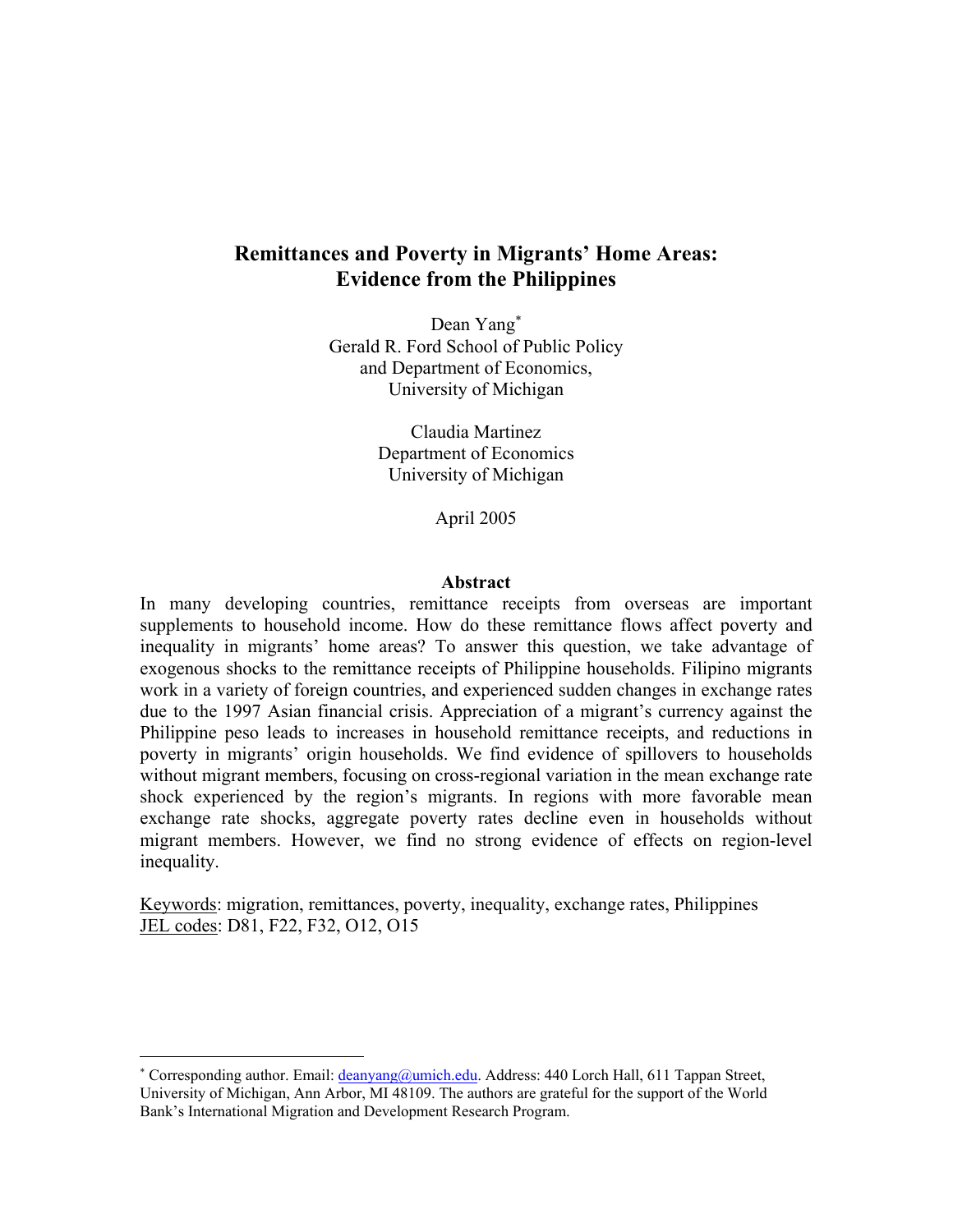# 1 Introduction

Between 1965 and 2000, individuals living outside their countries of birth grew from 2.2% to 2.9% of world population, reaching a total of 175 million people in the latter year.<sup>1</sup> The remittances that these migrants send to origin countries are an important but relatively poorly understood type of international Önancial áow. In 2002, remittance receipts of developing countries amounted to US\$79 billion.<sup>2</sup> This figure exceeded total official development aid (US\$51 billion), and amounted to roughly four-tenths of foreign direct investment inflows (US\$189 billion) received by developing countries in that year.<sup>3</sup>

What effect do remittance flows have on poverty and inequality in migrants' origin households, and in their home areas more broadly? The answer to this question is central in any assessment of how international migration affects origin countries, $4$  and in weighing the benefits to origin countries of developed-country policies liberalizing inward migration (as proposed in Rodrik (2002) and Bhagwati (2003), for example). Remittance flows obviously have their most direct effect on incomes in migrants' origin households. More generally, though, remittances may have broader effects on economic activity in migrants' home areas, leading to changes in poverty and inequality even in households without migrant members. In addition, remittance inflows to certain regions may reduce poverty more broadly if remittance-receiving households make direct transfers to non-recipient households.

A major obstacle to examining the causal impact of remittance flows on aggregate poverty and inequality is the fact that remittances are not generally randomly assigned across areas, so that any observed relationship between remittances and an aggregate outcome of interest may not reflect the causal impact of remittances. Reverse causation is a serious concern. For example, if remittances serve as insurance for recipient households, worsening economic conditions could lead to increases in remittance flows (as documented in Yang and Choi, 2005), leading to a positive relationship between poverty and remittances. Omitted variables could also be at work. For instance, sound macroeconomic policies could lead to reductions in poverty and simultaneously

<sup>&</sup>lt;sup>1</sup>Estimates of the number of individuals living outside their countries of birth are from United Nations (2002), while data on world population are from U.S. Bureau of the Census (2002).

<sup>&</sup>lt;sup>2</sup>The remittance figure is the sum of the "workers' remittances", "compensation of employees", and "migrants' transfers" items in the IMFís International Financial Statistics database for all countries not listed as "high income" in the World Bank's country groupings.

 $3$ Aid and FDI figures are from World Bank (2004). While the figures for official development aid and FDI are likely to be accurate, by most accounts (for example, Ratha (2003)) national statistics on remittance receipts are considerably underreported. So the remittance figure may be taken as a lower bound.

<sup>&</sup>lt;sup>4</sup>Borjas (1999) argues that the investigation of benefits accruing to migrants' source countries is an important and virtually unexplored area in research on migration.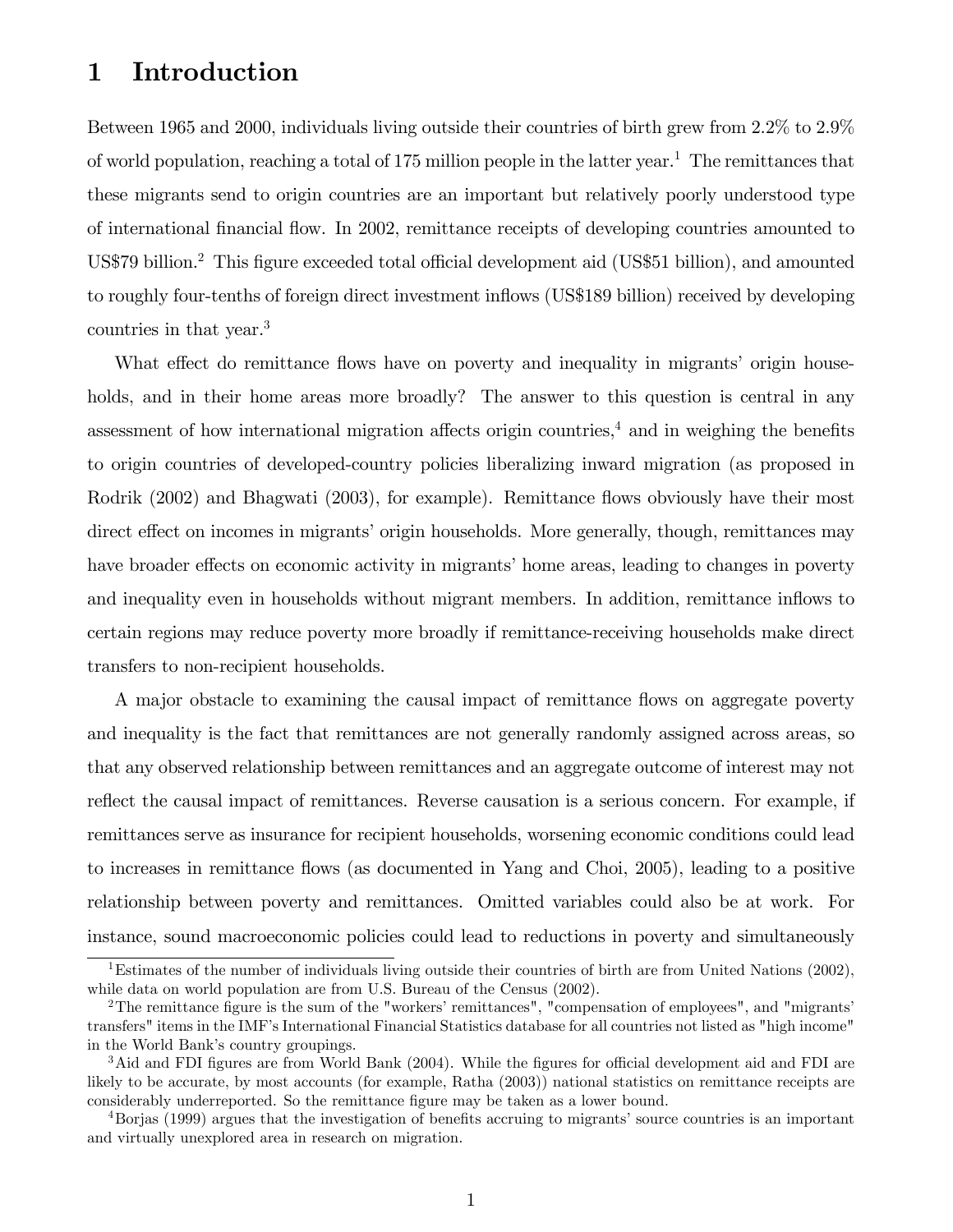attract remittances intended for investment in the local economy, so that poverty and remittances would be negatively correlated.

This paper exploits a unique natural experiment that helps identify the causal impact of remittances on poverty in migrants' origin households, and in remittance-receiving areas more broadly. In identifying the causal impact of remittances, it is very useful to have a source of random or arbitrary variation in remittance flows, so as to more readily put aside concerns about reverse causation and omitted variables. In June 1997, 6% of Philippine households had one or more members working overseas. These overseas members were working in dozens of foreign countries, many of which experienced sudden changes in exchange rates due to the 1997 Asian Önancial crisis. Crucially for the empirical analysis, there was substantial variation in the size of the exchange rate shock experienced by migrants. Between July 1997 and October 1998, the US dollar and currencies in the Middle Eastern destinations of Filipino workers rose 52% in value against the Philippine peso. Over the same time period, by contrast, the currencies of Taiwan, Singapore, and Japan rose by only 26%, 29%, and 32%, while those of Malaysia and Korea actually fell slightly against the peso.<sup>5</sup>

These sudden and heterogeneous changes in the exchange rates faced by migrants allow us to estimate the causal impact of the shocks on remittances, household income, and poverty in the migrants' origin households. Appreciation of a migrant's currency against the Philippine peso leads to increases in household remittance receipts and in total household income. In migrants' origin households, a 10% improvement in the exchange rate leads to a 0.6 percentage point decline in the poverty rate.

In addition, it turns out that different regions within the Philippines sent migrants to somewhat different overseas locations, so that the *mean* exchange rate shock experienced by a region's migrants also varied considerably across the country. For example, the mean exchange rate shock faced by migrants from Northern Mindanao was 34%, while the mean shock for migrants from the Cordillera Administrative Region was 46%, and the average across all migrants in the country was  $41\%$ . To understand the regional impact of aggregate remittance flows to certain regions, we ask how changes in the mean migrant exchange rate shock affect changes in region-level poverty and inequality. We find evidence of favorable spillovers to households without migrant members. In regions with more favorable mean exchange rate shocks, aggregate poverty rates decline. However, there is no strong evidence that the region-level mean exchange rate shock affects measures of aggregate inequality. This aggregate decline in poverty may be due to increases in economic

<sup>5</sup>We describe the exchange rate index in section 2.2 below.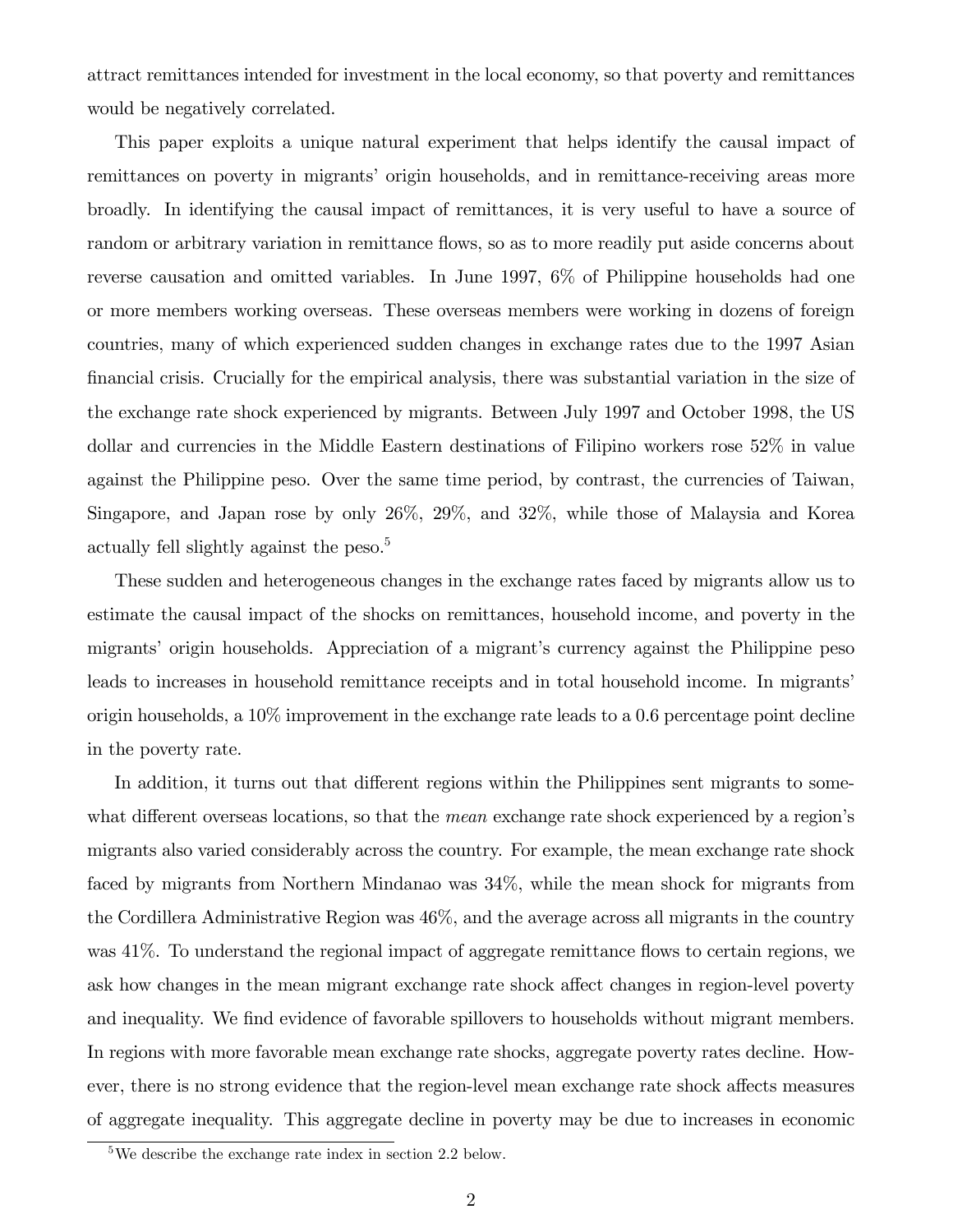activity driven by remittance flows, as well as by direct transfers from migrants' origin households to households that do not have migrant members.

This paper is related to an existing body of research on the impact of migration and remittances on aggregate economic outcomes (such as poverty and inequality) in migrants' origin areas. One approach used in previous research has been to compare the actual income distribution (including remittances) to the income distribution when remittances are subtracted from household income. The difference is then interpreted as the impact of remittances.<sup>6</sup> Such an approach assumes that domestic non-remittance income is invariant with respect to remittance receipts, and so is likely to yield biased estimates of the impact of remittances. With this concern in mind, other research constructs counterfactual measures of poverty and income distribution based on predicting remittance-recipients' income in the absence of remittances.<sup>7</sup> In contrast to existing work on the topic, to our knowledge ours is the first paper to examine the impact of remittances on poverty and inequality in migrantsí home areas using exogenous variation in an important determinant of remittances (exchange rates in migrants' overseas locations).

This paper is organized as follows. Section 2 describes the dispersion of Filipino household members overseas, and discusses the nature of the exchange rate shocks at both the household and regional levels. Section 3 describes the data used and presents the empirical results. Section 4 concludes. Further details on the household datasets are provided in the Data Appendix.

# 2 Overseas Filipinos: characteristics and exposure to shocks

# 2.1 Characteristics of overseas Filipinos

To help ameliorate rising unemployment and aggregate balance of payments problems, in 1974 the Philippine government initiated an 'Overseas Employment Program' to facilitate the placement of Filipino workers in overseas jobs. At the outset, the government directly managed the placement of workers with employers overseas, but soon yielded the function to private recruitment agencies and assumed a more limited oversight role. The annual number of Filipinos going overseas on o¢ cially-processed work contracts rose six-fold from 36,035 to 214,590 between 1975 and 1980, and more than tripled again by 1997 to 701,272.<sup>8</sup> Today, the government authorizes some 1,300

<sup>6</sup>See, for example, Stark, Taylor, and Yitzhaki (1986), Taylor (1992), Ahlburg (1996), and Rodriguez (1998).

<sup>7</sup>Examples of this approach include Adams (1989), Barham and Boucher (1998), and Adams (2004).

<sup>&</sup>lt;sup>8</sup>The source for these data is *Philippine Yearbook 2001*, Table 15.4. These figures do not include Filipinos who go overseas without the help of government-authorized recruitment agencies. By all accounts (e.g., Cariño (1998) and others), there was a dramatic rise in the number of Filipinos going overseas in this period, so the figures should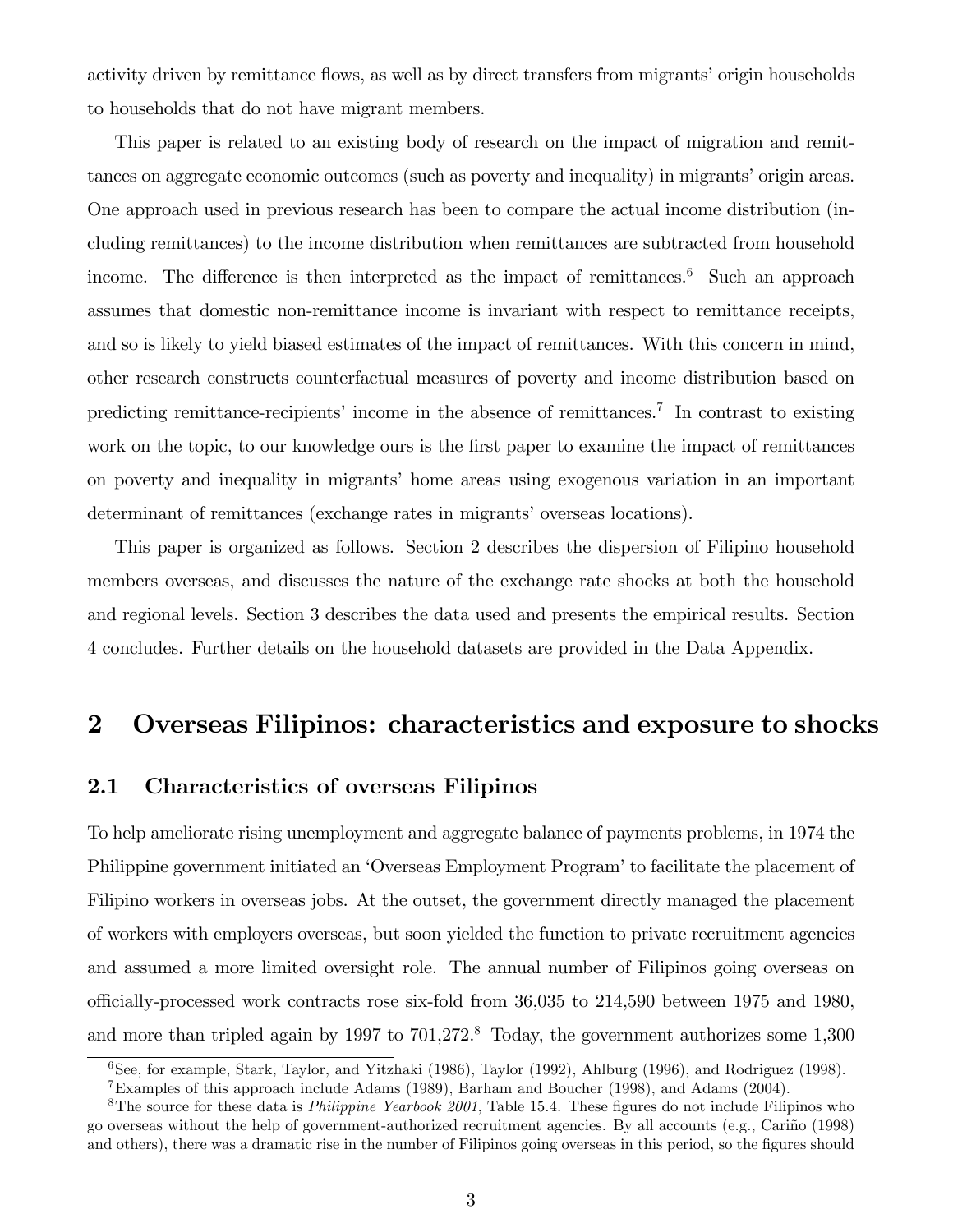private recruitment agencies to place place Filipinos in overseas jobs (Diamond (2002)). Contracts for most overseas positions are typically of two years' initial duration, and are usually open to renewal. For the vast majority of positions, overseas workers cannot bring family members with them, and must go alone.

Data on overseas Filipinos are collected in the Survey on Overseas Filipinos (SOF), conducted in October of each year by the National Statistics Office of the Philippines. The SOF asks a nationally-representative sample of households in the Philippines about members of the household who left for overseas within the last five years.

In June 1997 (immediately prior to the Asian financial crisis), 5.9% of Philippine households had one or more household members overseas, in a wide variety of foreign countries. Table 1 displays the distribution of household members working overseas by country in June 1997, immediately prior to the Asian financial crisis.<sup>9</sup> Filipino workers are remarkably dispersed worldwide. Saudi Arabia is the largest single destination, with 28.4% of the total, and Hong Kong comes in second with 11.5%. But no other destination accounts for more than 10% of the total. The only other countries accounting for 6% or more are Taiwan, Japan, Singapore, and the United States. The top 20 destinations listed in the table account for 91.9% of overseas Filipino workers; the remaining  $8.1\%$  are distributed among 38 other identified countries or have an unspecified location.

Table 2 displays summary statistics on the characteristics of overseas Filipino workers in the same survey. 1,832 overseas workers were overseas in June 1997 in the households included in the empirical analysis (see the Data Appendix for details on the construction of the household sample). The overseas workers have a mean age of 34.5 years. 38% are single, and 53% are male. EProduction and related workers' and 'domestic servants' are the two largest occupational categories, each accounting for 31% of the total. 31% of overseas workers in the sample have achieved some college education, and a further 30% have a college degree. In terms of position in the household, the most common categories are male heads of household and daughters of the head, each accounting for 28% of overseas workers; sons of head account for 15%, female heads or spouses of heads 12%, and other relations 16% of overseas workers. As of June 1997, the bulk of overseas workers had been away for relatively short periods: 30% had been overseas for just 0-11 months, 24% for 12-23 months, and 16% for 24-35 months, 15% for 36-47 months, and 16%

not reflect merely the collection of new data on previously undocumented worker departures.

<sup>9</sup>For 90% of individuals in the SOF, their location overseas in that month is reported explicitly. For the remainder, a few reasonable assumptions must be made to determine their June 1997 location. See the Data Appendix for the procedure used to determine the locations of overseas Filipinos in the SOF.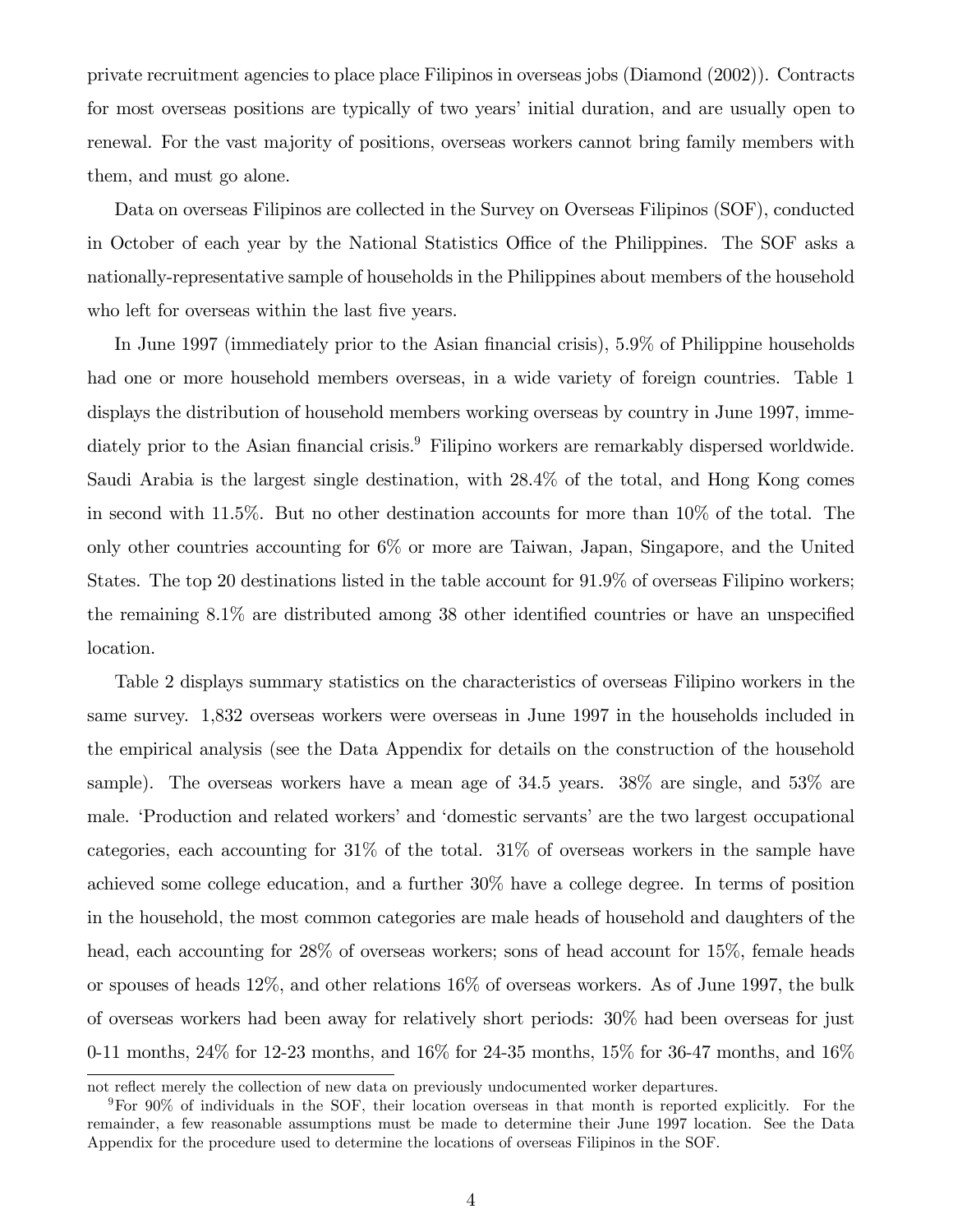for 48 months or more.

## 2.2 Shocks generated by the Asian financial crisis

The geographic dispersion of overseas Filipinos meant that there was considerable variety in the shocks they experienced in the wake of the Asian financial crisis, starting in July 1997. The devaluation of the Thai baht in that month set off a wave of speculative attacks on national currencies, primarily (but not exclusively) in East and Southeast Asia.

Figure 1 displays monthly exchange rates for selected major locations of overseas Filipinos (expressed in Philippine pesos per unit of foreign currency, normalized to 1 in July 1996).<sup>10</sup> The sharp trend shift for nearly all countries after July 1997 is the most striking feature of this graph. An increase in a particular countryís exchange rate should be considered a favorable shock to an overseas household member in that country: each unit of foreign currency earned would be convertible to more Philippine pesos once remitted.

For each country  $j$ , we construct the following measure of the exchange rate change between the year preceding July 1997 and the year preceding October 1998:

$$
ERCHANGE_j = \frac{\text{Average country } j \text{ exchange rate from Oct. 1997 to Sep. 1998}}{\text{Average country } j \text{ exchange rate from Jul. 1996 to Jun. 1997}} - 1. \tag{1}
$$

A 50% improvement would be expressed as 0.5, a 50% decline as -0.5. Exchange rate changes for the 20 major destinations of Filipino workers are listed in the third column of Table 1. The changes for the major Middle Eastern destinations and the United States were all at least 0.50. By contrast, the exchange rate shocks for Taiwan, Singapore, and Japan were 0.26, 0.29, and 0.32, while for Malaysia and Korea they were actually negative: -0.01 and -0.04, respectively. Workers in Indonesia experienced the worst exchange rate change (-0.54), while those in Libya experienced the most favorable change (0.57) (not shown in table).

### 2.2.1 Household-level exchange rate shock

We construct a household-level exchange rate shock variable as follows. Let the countries in the world where overseas Filipinos work be indexed by  $j \in \{1, 2, ..., J\}$ . Let  $n_{ij}$  indicate the number of overseas workers a household i has in a particular country j in June 1997 (so that  $\sum_{j=1}^{J} n_{ij}$  is its total number of household workers overseas in that month). The exchange rate shock measure

<sup>&</sup>lt;sup>10</sup>The exchange rates are as of the end of each month, and were obtained from Bloomberg L.P.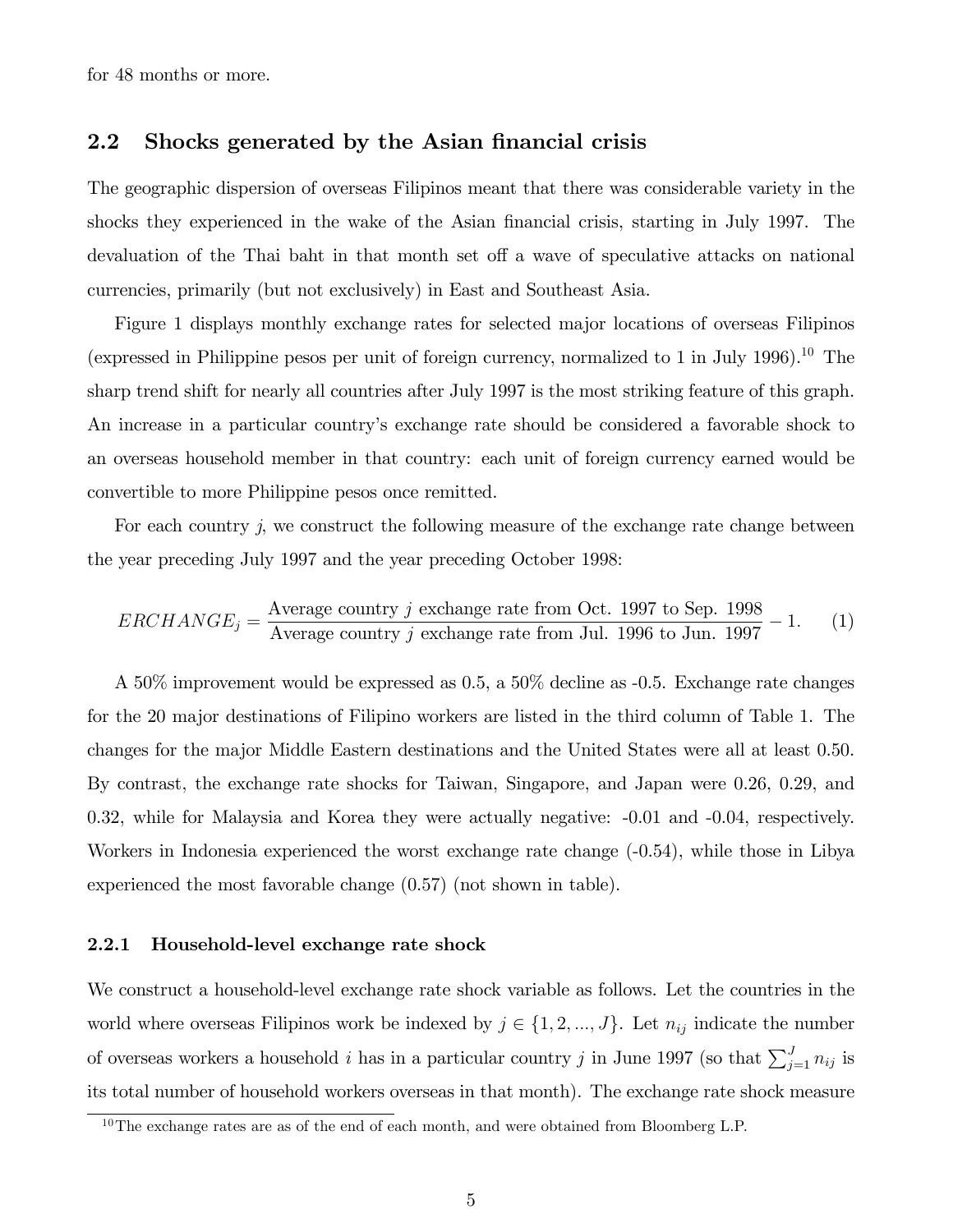for household  $i$  is:

$$
ERSHOCK_i = \frac{\sum_{j=1}^{J} n_{ij}ERCHANCE_j}{\sum_{j=1}^{J} n_{ij}}
$$
\n
$$
(2)
$$

In other words, for a household with just one worker overseas in a country j in June 1997, the exchange rate shock associated with that household is simply  $ERCHANGE_j$ . For households with workers in more than one foreign country in June 1997, the exchange rate shock associated with that household is the *weighted average* exchange rate change across those countries, with each country's exchange rate weighted by the number of household workers in that country.<sup>11</sup> Because this variable is undefined for households without overseas migrants, when examining the impact of  $ERSHOCK<sub>i</sub>$  we restrict the sample to households with one or more members working overseas prior to the Asian financial crisis (in June 1997). It is crucial that  $ERSHOCK<sub>i</sub>$  is defined solely on the basis of migrants' locations *prior to* the crisis, to eliminate concerns about reverse causation (for example, households experiencing positive shocks to their Philippine-source income might be better positioned to send members to work in places that experienced better exchange rate shocks).

### 2.2.2 Region-level exchange rate shock

For analysis of poverty in non-migrant households, and of inequality across all households, we calculate the mean exchange rate shock across migrants within 16 geographic regions of the Philippines.<sup>12</sup> This measure varies across regions because of regional differences in the locations of overseas workers.

For Philippine region  $k$ , the region-level migrant exchange rate shock is:

$$
REGSHOCK_k = \frac{\sum_{j=1}^{J} N_{kj}ERCHANGE_j}{\sum_{j=1}^{J} N_{kj}}
$$
\n(3)

As before, countries in the world where overseas Filipinos work are indexed by  $j \in \{1, 2, ..., J\}$ , and  $ERCHANGE_j$  is the exchange rate shock for a migrant in country j as defined in equation (1) above.  $N_{kj}$  is the number of overseas workers a region k has in a particular country j in June

<sup>&</sup>lt;sup>11</sup>Of the 1,646 households included in the analysis,  $1,485$  (90.2%) had just one member working overseas in June 1997. 140 households (8.5%) had two, 18 households (1.1%) had three, and three households (0.2%) had four members working overseas in that month.

<sup>&</sup>lt;sup>12</sup>We use the National Statistics Office of the Philippines' region definitions as of July 1996 ('Version 4'). The regions are the National Capital Region (NCR), Ilocos, Cagayan Valley, Central Luzon, Southern Tagalog, Bicol, Western Visayas, Central Visayas, Eastern Visayas, Western Mindanao, Northern Mindanao, Southern Mindanao, Central Mindanao, Cordillera Administrative Region (CAR), Autonomous Region of Muslim Mindanao (ARMM), and Caraga.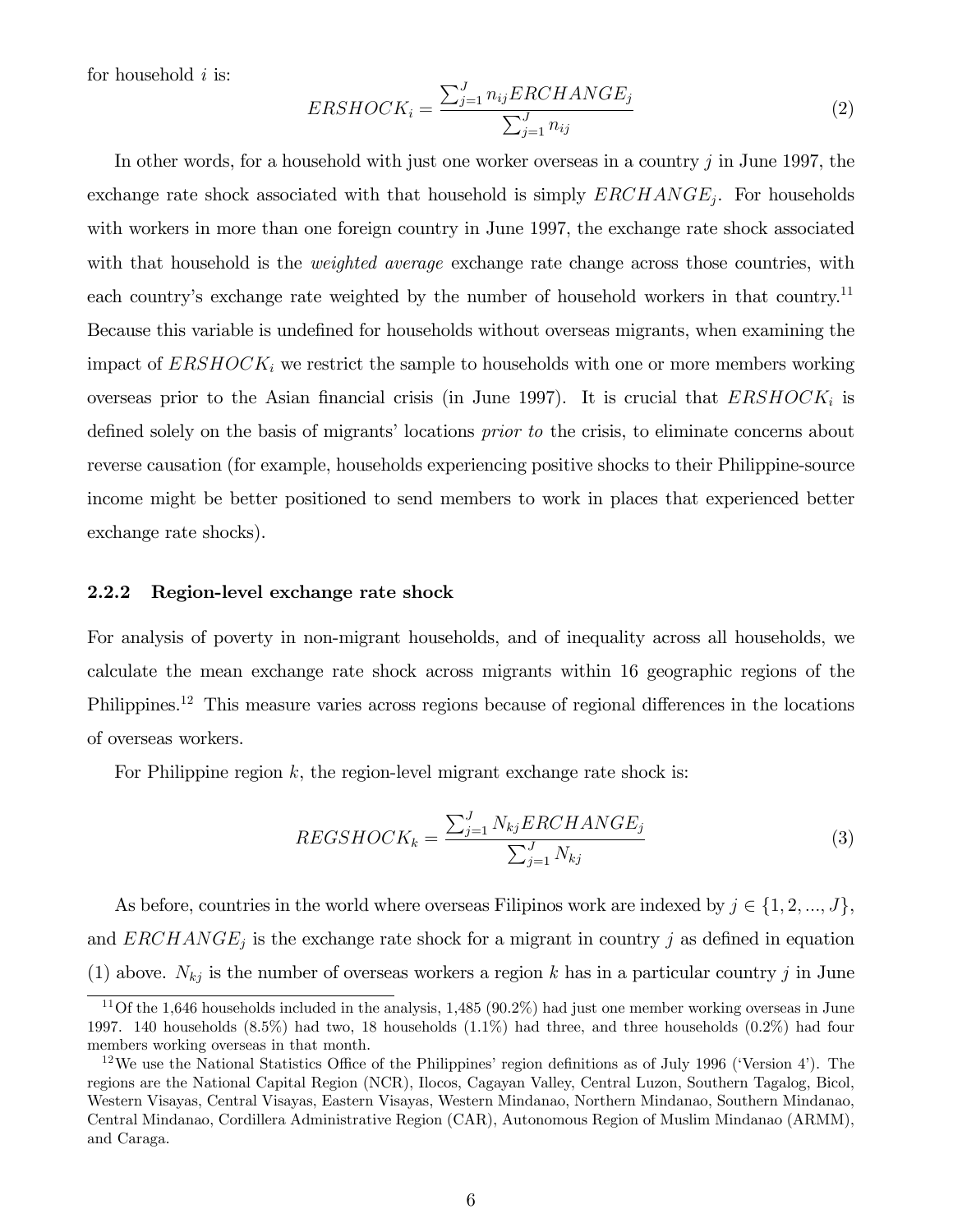1997 (so that  $\sum_{j=1}^{J} N_{kj}$  is the total number of the region's workers overseas in that month). As with the household-level shock measure, it is important that  $REGSHOCK_k$  is defined solely on the basis of migrants' locations prior to the crisis.

Across regions in the Philippines,  $REGSHOCK_k$  has a mean of 0.40 and a standard deviation of 0.03. The lowest value of  $REGSHOCK_k$  is 0.34 (Northern Mindanao), and the highest value is 0.46 (Cordillera Administrative Region).

# 3 Empirical analysis

In this section, we first describe the data and sample construction and the characteristics of sample households. We then discuss the regression specification and various empirical issues, and finally present estimates of the impact of exchange rate shocks on poverty and inequality.

## 3.1 Data

## 3.1.1 Household surveys

The empirical analysis uses data from a set of linked household surveys conducted by the National Statistics Office of the Philippine government, covering a nationally-representative household sample: the Labor Force Survey (LFS), the Survey on Overseas Filipinos (SOF), the Family Income and Expenditure Survey (FIES), and the Annual Poverty Indicators Survey (APIS).

The LFS is administered quarterly to inhabitants of a rotating panel of dwellings in January, April, July, and October, and the other three surveys are administered with lower frequency as riders to the LFS. Usually, one-fourth of dwellings are rotated out of the sample in each quarter, but the rotation was postponed for Öve quarters starting in July 1997, so that three-quarters of dwellings included in the July 1997 round were still in the sample in October 1998 (one-fourth of the dwellings had just been rotated out of the sample). The analysis of this paper takes advantage of this fortuitous postponement of the rotation schedule to examine changes in households over the 15-month period from July 1997 to October 1998.

Survey enumerators note whether the household currently living in the dwelling is the same as the household surveyed in the previous round; only dwellings inhabited continuously by the same household from July 1997 to October 1998 are included in the sample for analysis. Because the exchange rate shocks are likely to have different effects on households depending on whether they have migrant members, we analyze separately households that reported having one or more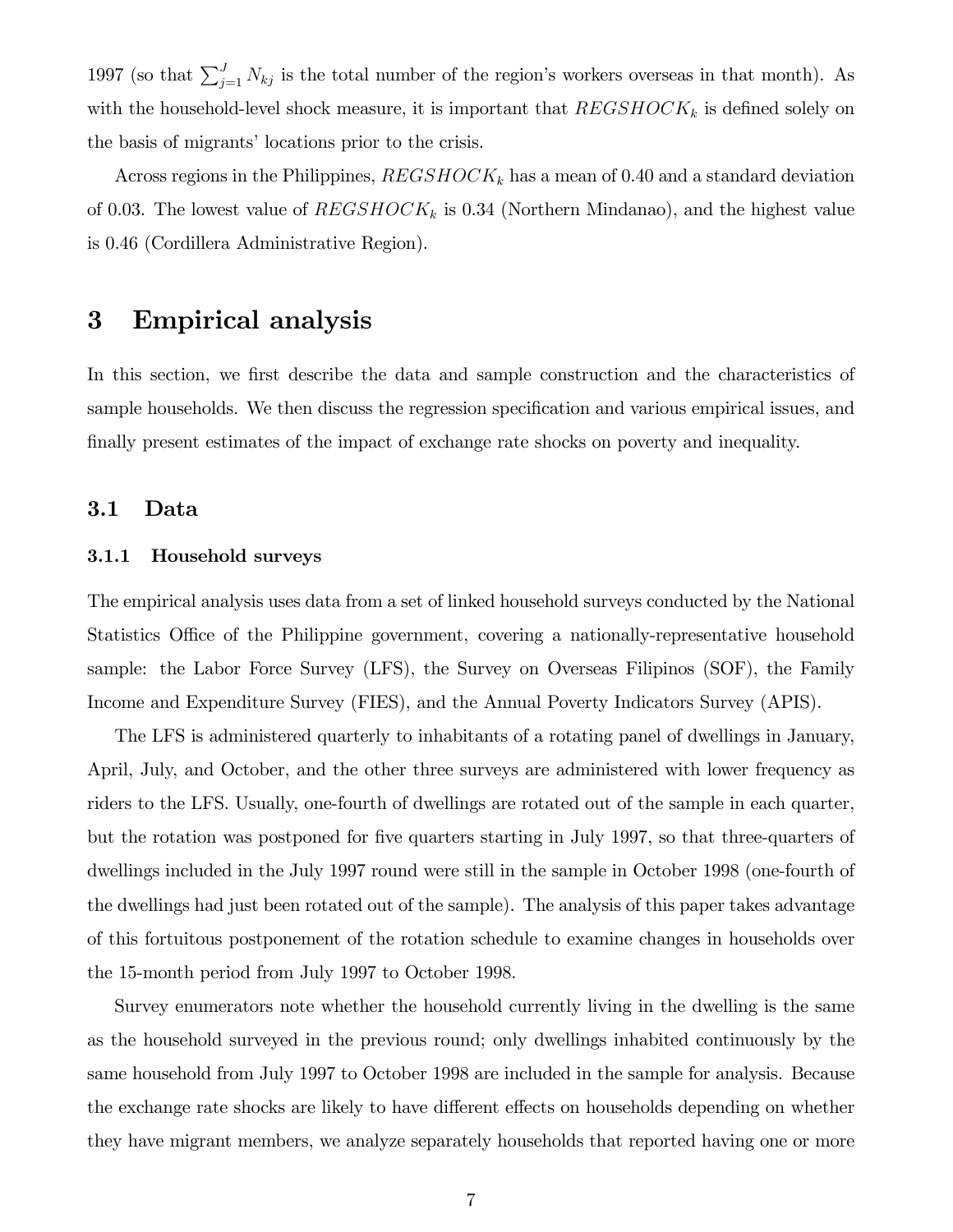members overseas in June 1997, and households that did not report having migrant members in that month.

All variables denominated in currency terms are converted into real 1997 terms using the 1997-1998 change in the consumer price index, before being used as dependent variables. See the Data Appendix for other details regarding the contents of the household surveys and the construction of the sample for analysis.

### 3.1.2 Poverty statistics

Poverty variables take household per capita income as the basis, where overseas household members are not included in the per capita income calculations. However, remittances received from the overseas members are included in household income. This procedure acknowledges the lack of information on the earnings of overseas migrants, and is consistent with that used in constructing the Philippine governmentís poverty statistics (Virola et al, 2005). To construct poverty measures, we used poverty lines for 1997 and 1998 by locality, from the Philippine government's National Statistical Coordination Board (NSCB).<sup>13</sup>

The empirical analysis focuses on three poverty measures. First, a poverty indicator for household i in period t,  $POV_{it}$ :

$$
POV_{it} = \begin{cases} 1 & \text{if } Y_{it} < \widetilde{Y}_{it} \\ 0 & \text{otherwise} \end{cases}
$$

where  $Y_{it}$  is household per capita income, and  $\widetilde{Y}_{it}$  is the per capita poverty line for household i and period t.

The second poverty measure is the *poverty qap*, expressed in pesos:

$$
POVGAP_{it} = \begin{cases} \tilde{Y}_{it} - Y_{it} & \text{if } Y_{it} < \tilde{Y}_{it} \\ 0 & \text{otherwise} \end{cases}
$$

The third poverty measure is the *poverty gap (as fraction of the poverty line)*, expressed in

<sup>&</sup>lt;sup>13</sup>These data are available online at  $\langle \text{http://www.nscb.gov.ph/poverty/2000/povertyprov-asp}\rangle$ . For 1997, the poverty lines were constructed separately for urban and rural areas within 83 disaggregated localities (provinces). In 1998, poverty lines were not constructed at this disaggregated level, and are only available at the level of 16 regions.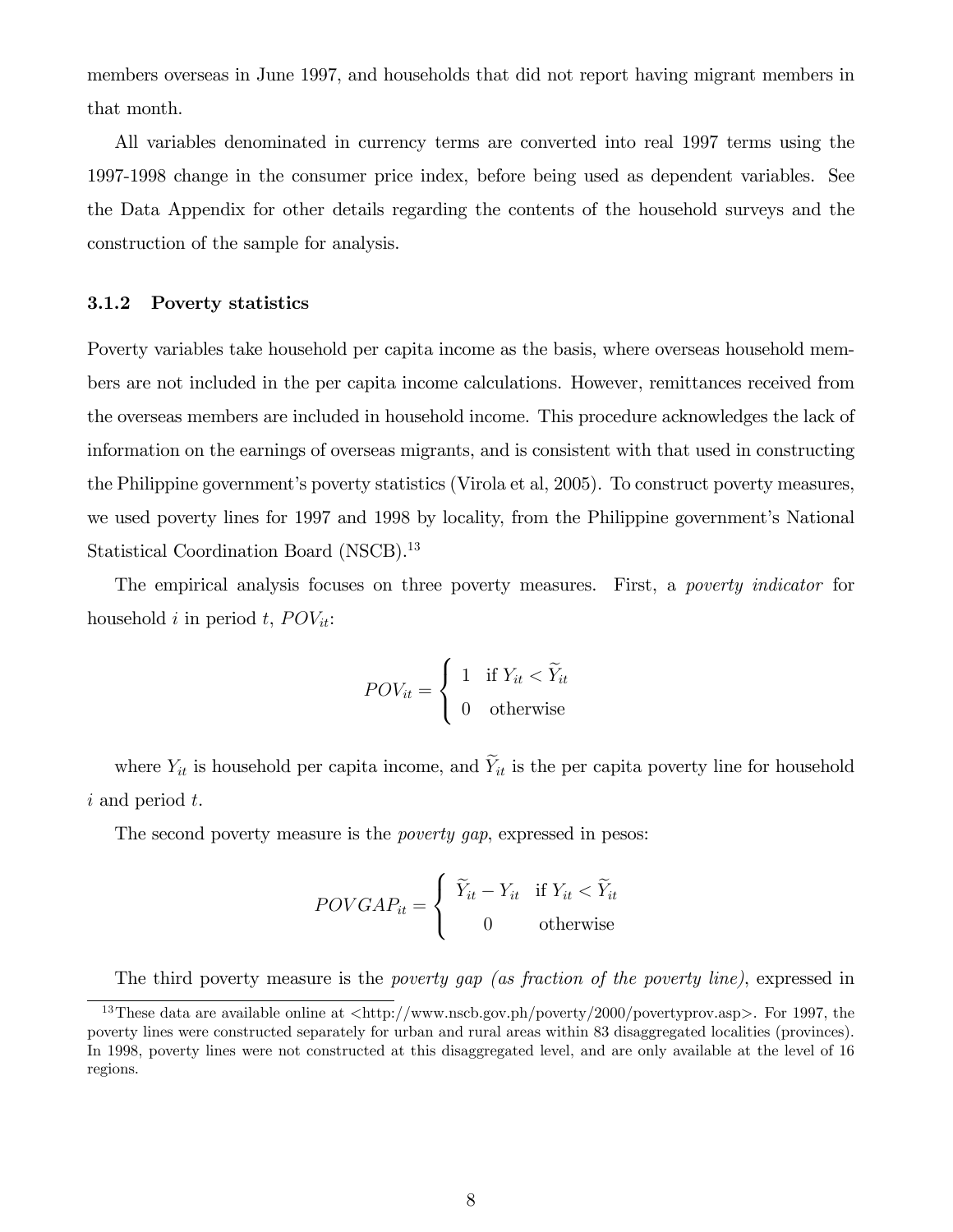pesos:

$$
POVGAPFR_{it} = \begin{cases} \frac{\widetilde{Y}_{it} - Y_{it}}{\widetilde{Y}_{it}} & \text{if } Y_{it} < \widetilde{Y}_{it} \\ 0 & \text{otherwise} \end{cases}
$$

The poverty indicator provides information on the incidence of poverty in particular households. The poverty gap measures, on the other hand, provide information on the depth of poverty. Means of these three measures (across 16 Philippine regions) will also be used as outcome variables in analyses of the impact of region-level exchange rate shocks on region-level poverty.

## 3.1.3 Rainfall shocks

A number of the analyses of this paper examine the impact of region-level exchange rate shocks, and so it will be crucial to control for the impact of other types of region-level shocks on poverty and inequality that might be correlated (coincidentally) with the region-level exchange rate shocks. Reflecting the central role of agriculture in the Philippine economy, important regional economic fluctuations derive from rainfall variation (as documented in Yang and Choi, 2005).

To construct measures of rainfall shocks, we use rainfall data obtained from the Philippine Atmospheric, Geophysical, and Astronomical Services Administration (PAGASA). Daily rainfall data are available for 47 weather stations, often as far back as 1951. Rainfall variables are constructed by station separately for the two distinct weather seasons in the Philippines: the dry season from December through May, and the wet season from June through November. Monthly rainfall was calculated by summing daily rainfall totals, with daily missing values replaced by the average among the non-missing daily totals in the given station-month, as long as the station had 20 or more daily rainfall records. When a particular station-month had less than 20 daily rainfall records, monthly rainfall for the station was taken to be the monthly rainfall recorded in the nearest other station with 20 or more daily rainfall records. Seasonal total rainfall for each station in each year is obtained by summing monthly rainfall for the respective months in each wet or dry season (December observations are considered to belong to the subsequent calendar year's dry season).

Households are assigned the rainfall data for the weather station geographically closest to their local area (specifically, the major city or town in their survey domain), using great circle distances calculated using latitude and longitude coordinates. Because some stations are never the closest station to a particular survey domain, the number of stations that end up being represented in the empirical analysis is 38.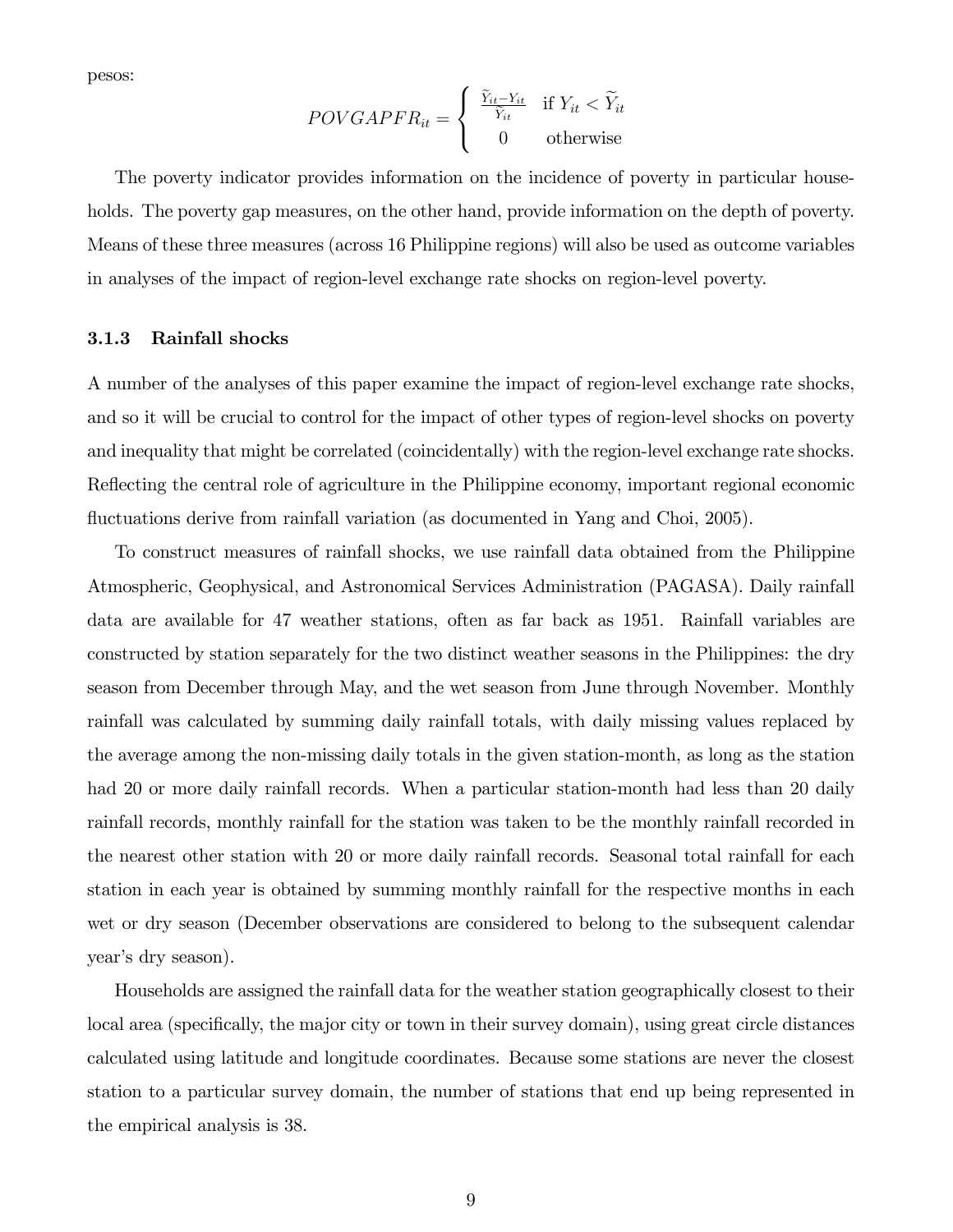Rainfall shock variables are then constructed as the change in rainfall between the two years relevant for household incomes in the survey reporting periods. The rainfall taken to be relevant for income in Jan-Jun 1997 (the first observation for each household) is in the wet and dry seasons of 1996, while the rainfall taken to matter for income in Apr-Sep 1998 (the second observation for each household) is in the wet and dry seasons of 1997. So the wet (dry) rainfall shock variables will be rainfall in the wet (dry) season of 1997 minus rainfall in the wet (dry) season of 1996. Yang and Choi (2005) document that these rainfall shock variables are strongly correlated with changes in income across localities in the Philippines during this same time period, and using these same household data.

## 3.2 Characteristics of sample households

Tables 3 and 4 present descriptive statistics for the households used in the empirical analysis, separately for migrant households (Table 3,  $N=1,646$ ) and non-migrant households (Table 4, N=26,121). Migrant households are those with at least one member working overseas in June 1997 (immediately prior to the Önancial crisis), and non-migrant households are all others.

The top row of each table displays summary statistics for the relevant exchange rate shock. For migrant households, the shock is at the household level, and it has a mean of 0.41 and a standard deviation of 0.16. For non-migrant households, the shock is at the regional level, and it also has a mean of 0.41. The cross-regional variation in the size of the shock is substantially smaller than the overall variation, so the regional-level exchange rate shock has a standard deviation of only 0.03.

In migrant households, the mean number of overseas workers in June 1997 is 1.11, mean remittance receipts was 36,194 pesos (US\$1,392) in Jan-Jun 1997, and the mean of remittances as a share of household income was 0.40. Non-migrant households by definition have no members overseas initially. As a result, they also have substantially smaller remittances, with a mean of 1,889 pesos (\$73), amounting to 2 percent of household income on average in Jan-Jun 1997.

Migrant households tend to be wealthier than other Philippine households in terms of their initial (Jan-Jun 1997) income per capita. 51% of migrant households are in the top quartile of the national household income per capita distribution, and 28% are in the next-highest quartile. 9% of migrant households are below the poverty line, and the poverty gap (as fraction of the poverty line) has a mean of 0.02. Mean pre-crisis income per capita in migrant households is 20,235 pesos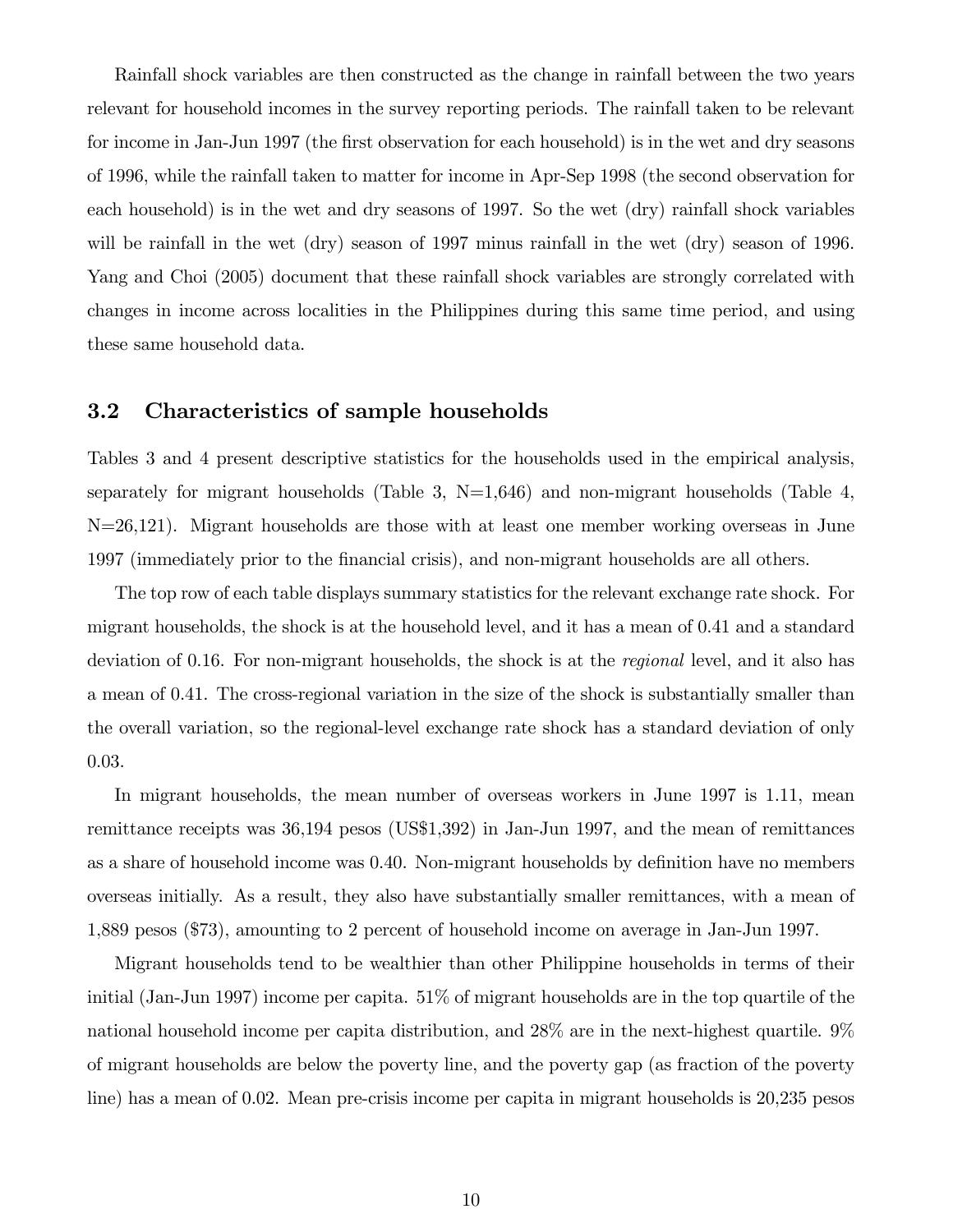$(\$778).<sup>14</sup>$  By contrast, non-migrant households are fairly evenly split across income quartiles, and have mean per capita income of 11,857 (\$456). They have higher poverty rates (31%), and a higher mean poverty gap (as fraction of the poverty line) of 0.10.

In terms of gift giving, on the other hand, migrant households do not appear to be dramatically different from other households: mean gifts to other households are  $527$  pesos (\$20) and 406 pesos (\$16), respectively, from Jan-Jun 1997. Gifts received, on the other hand, tend to be somewhat higher for migrant households, so that net gifts (gifts given minus gifts received) are more negative for migrant households.

Education levels and occupational groups of migrant household heads also indicate higher socioeconomic status. 30% of heads of migrant households have some college or more education, compared to just 20% of heads in non-migrant households. 23 percent of migrant household heads work in agriculture, compared to a figure of 38 percent in all other households. In addition,  $68\%$ of migrant households are urban, compared to 58% of non-migrant households.

## 3.3 Regression specification

We are interested in the impact of migrants' exchange rate shocks on poverty in migrant households and in other (non-migrant) households more broadly. For a migrant household, the shock in question is the household-level migrant exchange rate shock,  $ERSHOCK_{it}$ , as defined above in (2). For a non-migrant household, the shock is the region-level migrant exchange rate shock,  $REGSHOCK_{kt}$ , defined in (3).

The regression equation for migrant and non-migrant households will be similar, with the only difference being in the shock variable. Each household in the dataset is observed twice, so the analysis asks how changes in outcome variables between 1997 and 1998 are affected by intervening shocks. A first-differenced regression specification is therefore natural for a household  $i$  in region k and time period t:

$$
\Delta Y_{ikt} = \beta_0 + \beta_1 SHOCK_{ik} + \varepsilon_{ikt} \tag{4}
$$

For household i,  $\Delta Y_{ikt}$  is the change in an outcome of interest (such as the poverty indicator, or remittance receipts).  $SHOCK_{ik}$  is the relevant exchange rate shock for household i in region k (either  $ERSHOCK_i$  or  $REGSHOCK_k$ ). First-differencing of household-level variables is equivalent to the inclusion of household fixed effects in a levels regression, so that estimates are purged

 $14$ Per capita figures exclude overseas members. US dollar figures are converted from Philippine pesos at the first-half 1997 exchange rate of roughly 26 pesos per US\$1.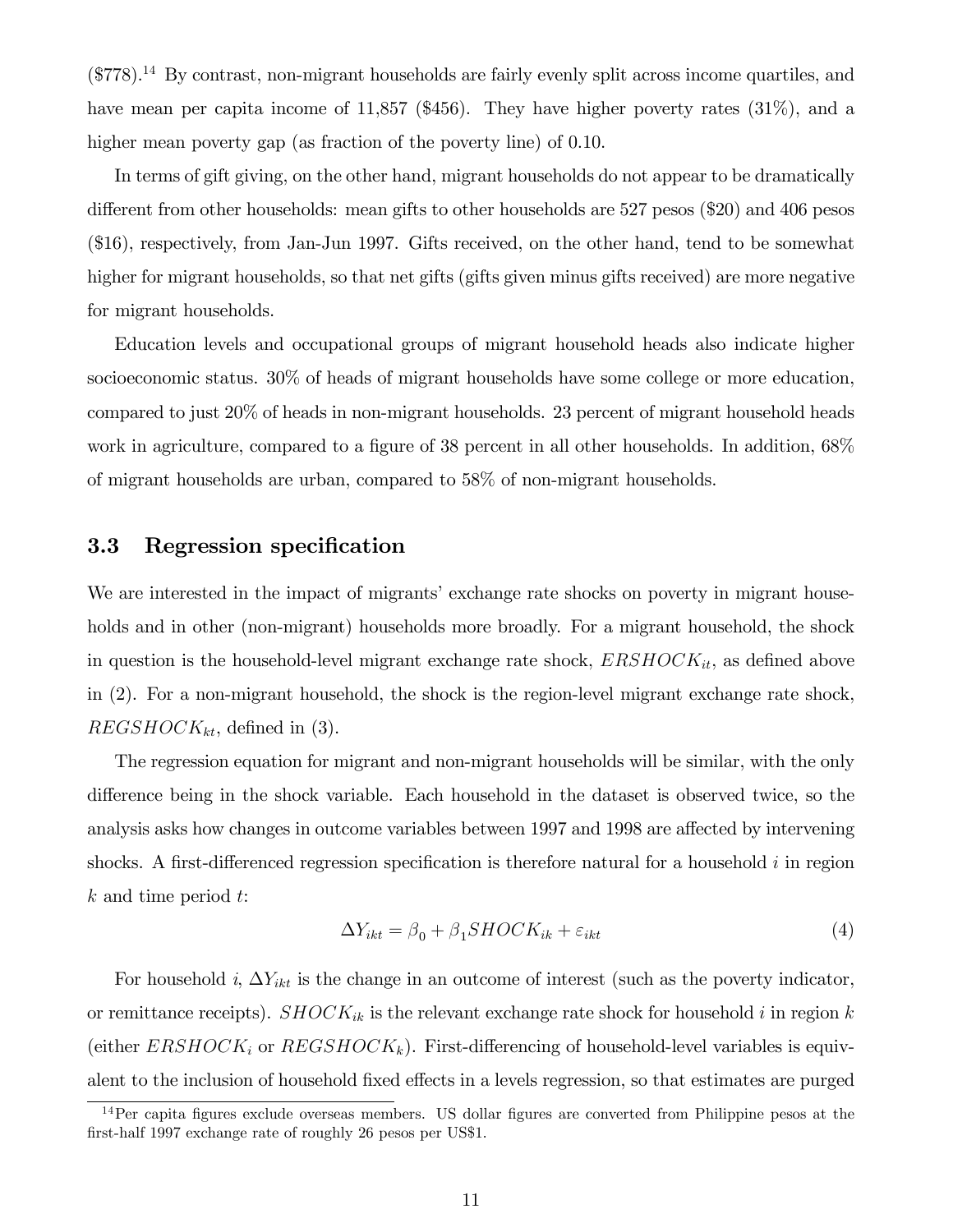of time-invariant differences across households in the outcome variables.  $\varepsilon_{ikt}$  is a mean-zero error term.

The constant term,  $\beta_0$ , accounts for the average change in outcomes across all households. This is equivalent to including a year fixed effect in a regression where outcome variables are expressed in levels (not changes), and accounts for the shared impact across households of the decline in Philippine economic growth after the onset of the crisis (and any other change between 1997 and 1998 common to all households).<sup>15</sup>

The coefficient of interest is  $\beta_1$ , the impact of a unit change in the exchange rate shock on the outcome variable. The identification assumption is that if the exchange rate shocks faced by households had all been of the same magnitude (instead of varying in size), then changes in outcomes would not have varied systematically across households on the basis of their overseas workers' locations.

While this parallel-trend identification assumption is not possible to test directly, a partial test is possible. An important type of violation of the parallel-trend assumption would be if households with migrants in countries with more favorable shocks were different along certain pre-crisis characteristics from households whose migrants had less favorable shocks, and if changes in outcomes would have varied according to these same characteristics even in the absence of the migrant shocks. In fact, households experiencing more favorable migrant shocks do differ along a number of pre-crisis characteristics from households experiencing less-favorable shocks. Yang (2004) documents that the household's exchange rate shock can be predicted by a number of pre-shock characteristics of households and their overseas workers.<sup>16</sup>

Any correlation between pre-crisis characteristics and the exchange rate shock is only problematic if pre-crisis characteristics are also associated with differential changes in outcomes independent of the exchange rate shocks (that is, if pre-crisis characteristics were correlated with the residual  $\varepsilon_{it}$  in equation 4).

To check whether the regression results are in fact contaminated by changes associated with pre-crisis characteristics, we also present coefficient estimates that include a vector of pre-crisis household characteristics  $\mathbf{X}_{it-1}$  on the right-hand-side of the estimating equation:

$$
\Delta Y_{ikt} = \beta_0 + \beta_1 (SHOCK_{ik}) + \delta'(\mathbf{X}_{it-1}) + \varepsilon_{ikt}
$$
\n(5)

<sup>15</sup>After the onset of the crisis, annual real GDP contracted by 0.8% in 1998, as compared to growth of 5.2% in 1997 and 5.8% in 1996 (World Bank 2004). The urban unemployment rate (unemployed as a share of total labor force) rose from 9.5% to 10.8% between 1997 and 1998, while the rural unemployment rate went from 5.2% to 6.9% over the same period (Philippine Yearbook (2001), Table 15.1).

<sup>16</sup>See Appendix Table 1 in that paper.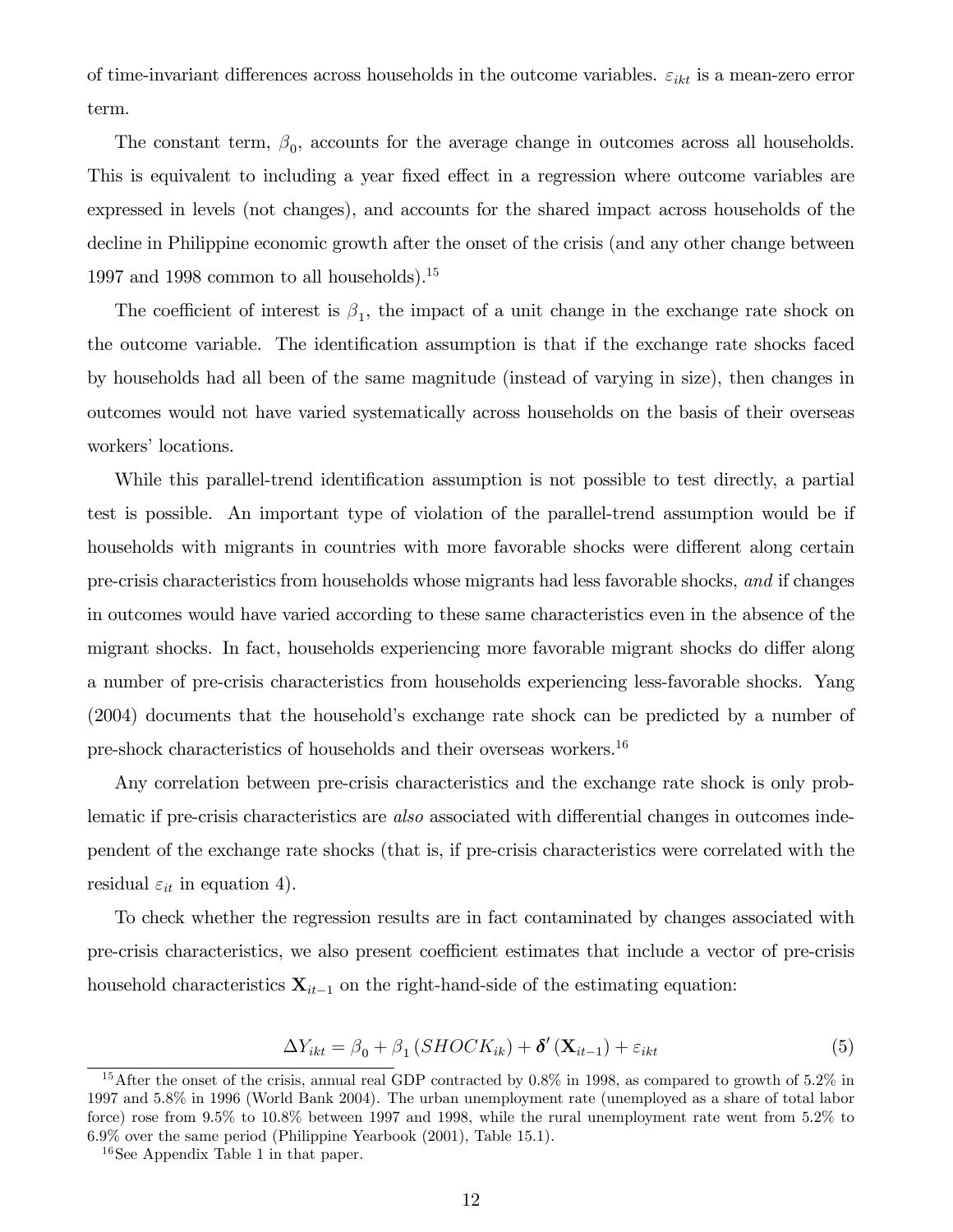$\mathbf{X}_{it-1}$  includes a range of pre-crisis household characteristics. Household-level controls are as follows: income variables as reported in Jan-Jun 1997 (log of per capita household income; indicators for being in 2nd, 3rd, and top quartile of the sample distribution of household per capita income); and an indicator for urban location. Other controls include demographic and occupational variables as reported in July 1997: number of household members (including overseas members); five indicators for head's highest level of education completed (elementary, some high school, high school, some college, and college or more; less than elementary omitted); head's age; indicator for 'head's marital status is single'; six indicators for head's occupation (professional, clerical, service, production, other, not working; agricultural omitted).

It is possible to use more control variables for migrant households than for non-migrant households. First of all, the exchange rate shock varies within regions for migrant households, so for these households it is possible to include 16 indicators for regions within the Philippines and their interactions with the indicator for urban location as controls.<sup>17</sup>

In addition, for migrant households it is possible to control for characteristics of the household's migrants. The migrant controls are means of the following variables across a household's overseas workers away in June 1997: indicators for months away as of June 1997 (12-23, 24-35, 36-47, 48 or more; 0-11 omitted); indicators for highest education level completed (high school, some college, college or more; less than high school omitted); occupation indicators (domestic servant, ship's officer or crew, professional, clerical, other service, other occupation; production omitted); relationship to household head indicators (female head or spouse of head, daughter, son, other relation; male head omitted); indicator for single marital status; years of age.

Inclusion of the vector  $\mathbf{X}_{it-1}$  controls for changes in outcome variables related to households<sup>*'*</sup> pre-crisis characteristics. Examining whether coefficient estimates on the exchange rate shock variable change when the pre-crisis household characteristics are included in the regression can shed light on whether changes in outcome variables related to these characteristics are correlated with households' exchange rate shocks, constituting a partial test of the parallel-trend identification assumption.

In addition, to the extent that  $\mathbf{X}_{it-1}$  includes variables that explain changes in outcomes but that are themselves uncorrelated with the exchange rate shocks, their inclusion simply can reduce residual variation and lead to more precise coefficient estimates. In most results tables, we therefore present regression results without and with the vector of controls for pre-crisis household

<sup>&</sup>lt;sup>17</sup> Inclusion of such controls for non-migrant households would absorb all variation in the  $REGSHOCK_k$  variable, which only varies at the region level.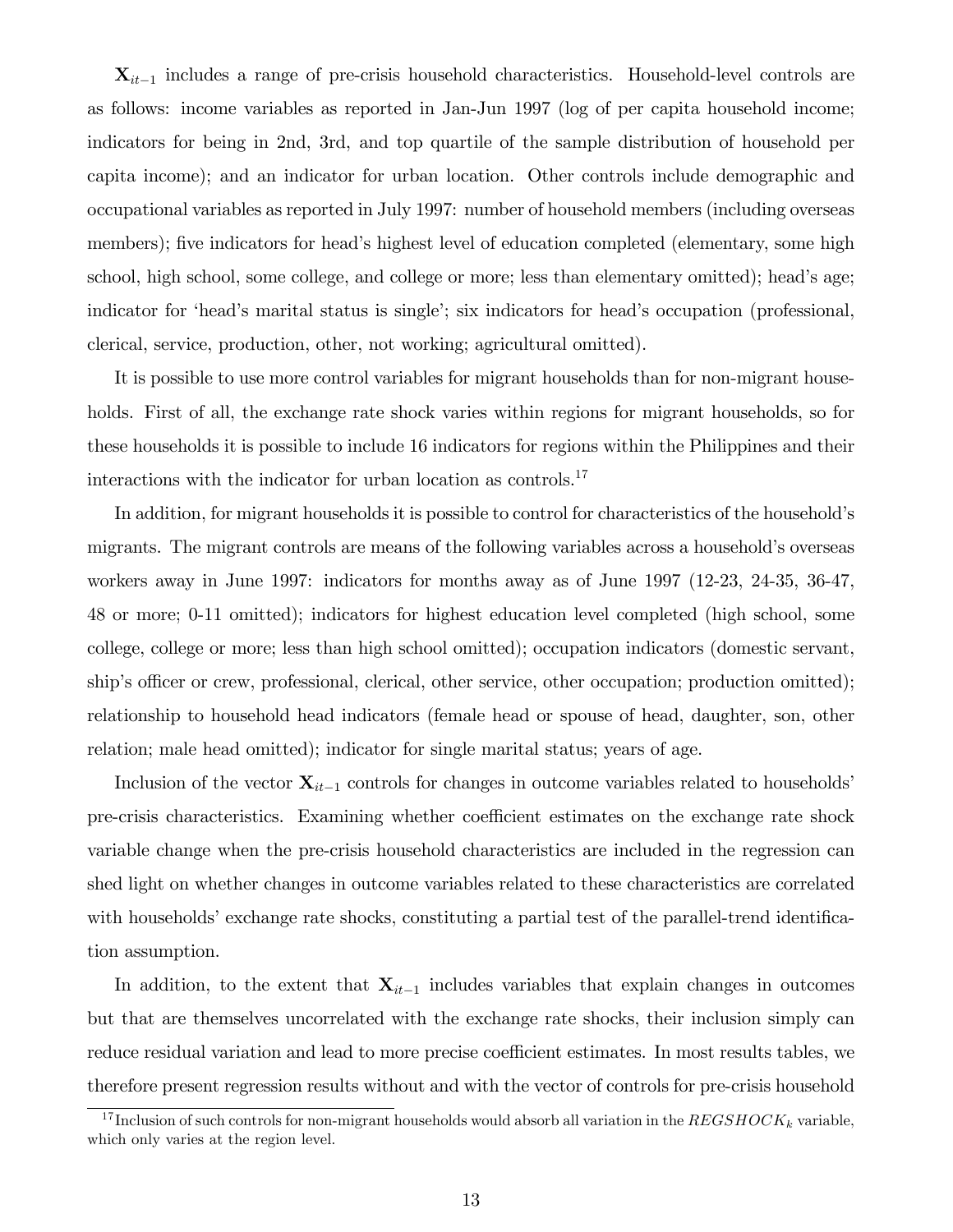characteristics,  $\mathbf{X}_{it-1}$  (equations 4 and 5). As it turns out, for many outcome variables, inclusion of this vector of pre-crisis characteristics controls makes the results stronger, by making coefficient estimates higher in absolute value, by reducing standard error estimates, or both.

A final identification worry might be that the coefficient  $\beta_1$  is biased due to correlation between  $SHOCK_{ik}$  and changes in other time-varying characteristics of regions. Of particular concern is variation in local-level rainfall driven by the El Nino weather phenomenon, that happened to begin in mid-1997 (nearly coincident with the onset of the Asian financial crisis). So we also present regression results that include controls for local-level rainfall shocks in both the wet and dry seasons.

Serial correlation among households sharing similar shocks is likely to bias OLS standard error estimates downward (Bertrand, Duflo and Mullainathan, 2004). The concern is correlation among error terms of households experiencing similar exchange rate shocks, so we allow for an arbitrary variance-covariance structure among observations experiencing similar shocks. So for the migrant household regressions, standard errors are clustered according to the June 1997 location of the household's overseas worker.<sup>18</sup> For the non-migrant household regressions, standard errors are clustered at the level of 16 regions (the variable  $REGSHOCK<sub>i</sub>$  varies at this level).

## 3.4 Regression results

We now turn to analysis of the impact of the migrant exchange rate shocks on migrant households and non-migrant households separately.

### 3.4.1 Impact on migrant households

It is first most natural to examine the impact of household-level migrant exchange rate shocks  $(ERSHOCK<sub>i</sub>)$  on poverty and other outcomes within the migrant origin households. Table 5 presents descriptive statistics and regression results for migrant households.

The first two columns provide descriptive statistics for the initial (Jan-Jun 1997) values of the outcome variables and the change in these variables from 1997 to 1998. Regression column 1 provides coefficient estimates (standard errors in parentheses) on  $ERSHOCK<sub>i</sub>$  from estimation of equation (4) via ordinary least-squares. Regression column 2 estimates equation (5), including controls for household and migrant characteristics prior to the crisis. Regression column 3 aug-

<sup>&</sup>lt;sup>18</sup>For households that had more than one overseas worker overseas in June 1997, the household is clustered according to the location of the eldest overseas worker. This results in 55 clusters.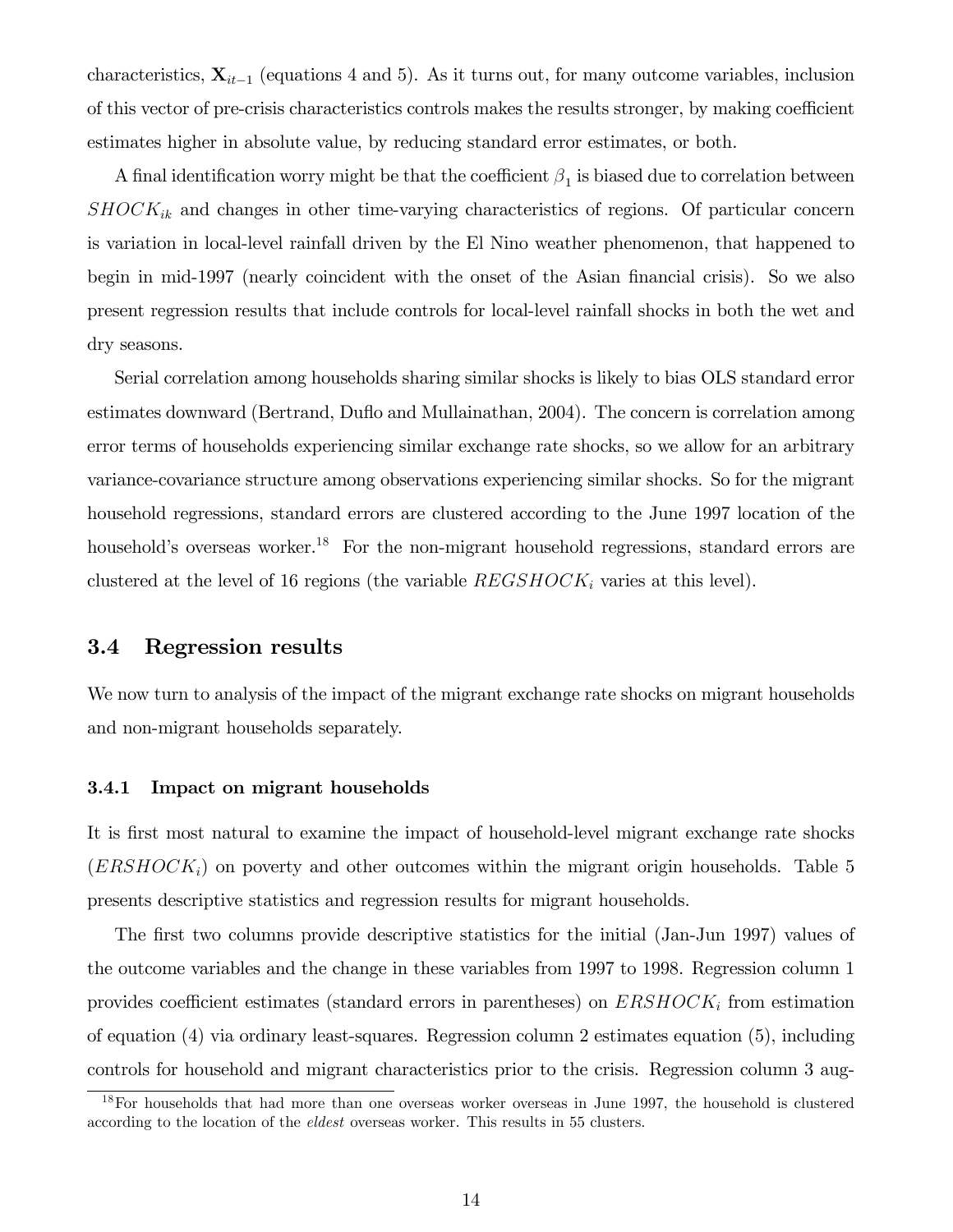ments equation (5) with controls for the wet and dry season rainfall shocks, to help control for bias due to any correlation between local rainfall shocks and migrant exchange rate shocks.

Panel A of the table presents results for the three poverty measures. The initial (Jan-Jun 1997) mean of the poverty indicator represents the poverty rate among migrant households in the initial period, 0.09. Analogously, the mean change in the poverty indicator is the change in the poverty rate among these households: at 0.041, this a substantial increase in the poverty rate from its initial level.

The coefficient estimates on the exchange rate shock in regression columns 1-3 indicate that improvements in the exchange rates faced by a household's migrants lead to reductions in the incidence of household poverty: coefficient estimates in all three columns are negative. Inclusion of controls for initial household and migrant characteristics (column 2) and for local rainfall shocks (column 3) make have little impact on the estimates: the coefficient in column  $3$  is  $-0.060$ , while the coefficient estimate in column 1 is  $-0.061$ . The coefficient estimates in columns 1 and 3 are statistically significant at the 10% level.

The coefficient estimate in column  $3$  (-0.060) indicates that a one-standard-deviation increase in the size of the exchange rate shock (0.16, a favorable change) leads to a 1.0 percentage point decline in the likelihood a household is in poverty. This is a large effect, relative to the mean change in poverty incidence over the time period (4.1 percentage points), and the initial poverty rate at the start of the period (9%).

Consistent with the negative impact on the incidence of poverty, the exchange rate shocks are also associated with reductions in the two poverty gap measures (second and third rows of Panel A): coefficient estimates for those outcomes are all negative in sign, large in magnitude, and are stable in the face of inclusion of additional control variables. However, these coefficients are also imprecisely estimated, and so this should only be taken as suggestive evidence that exchange rate shocks also reduce the depth of poverty in migrant households.

How do these reductions in poverty come about? Panel B examines the impact of exchange rate shocks on two likely channels through which the shocks affect household poverty. The first row presents results where the outcome variable is the change in remittance receipts (expressed as a fraction of initial household income).<sup>19</sup> The initial (Jan-Jun 1997) mean of this outcome variable is 0.395. Remittance receipts increased on average over the time period: the mean

<sup>&</sup>lt;sup>19</sup>Dividing by pre-crisis household income achieves something similar to taking the log of an outcome: normalizing to take account of the fact that households in the sample have a wide range of income levels, and allowing coefficient estimates to be interpreted as fractions of initial household income.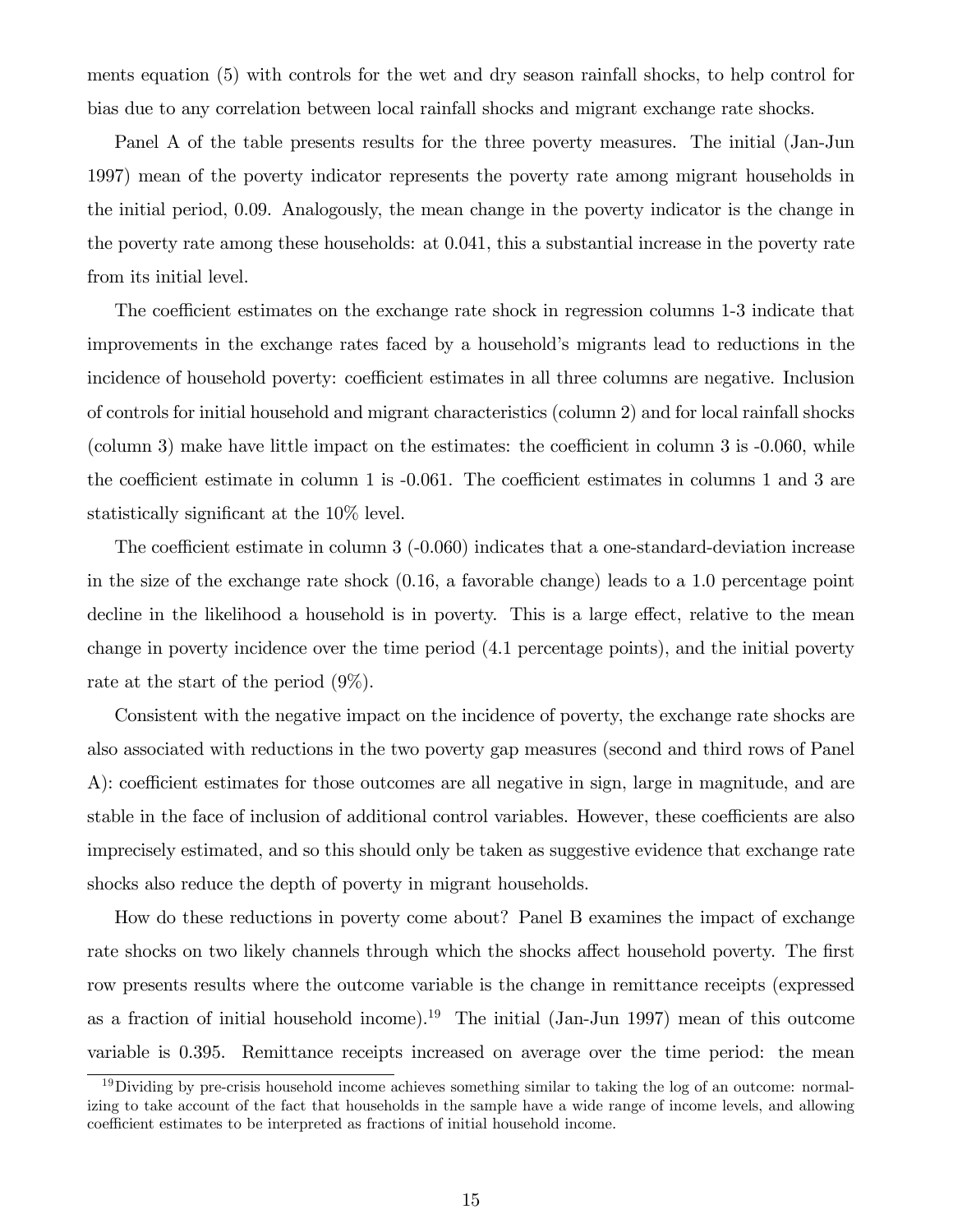change is  $0.099$  (or  $9.9$  percent of initial household income). The coefficient estimates indicate that improvements in the exchange rate faced by migrant household members lead to substantial increases in household remittance receipts. Coefficient estimates become larger in magnitude and achieve statistical significance (at the  $1\%$  level) upon inclusion of the initial household and migrant characteristics control variables, and are robust to inclusion of the rainfall shock controls. The coefficient estimate in column 3 indicates that a one-standard-deviation increase in the size of the exchange rate shock (0.16) leads to an increase in remittances amounting to 3.5 percent of initial household income.

Coefficient estimates in regressions where the outcome variable is the change in household income (as a fraction of initial household income) are very similar in magnitude and statistical significance to the coefficient estimates for the change in remittances (second row of Panel B). This suggests that the increase in household income comes directly as a result of the increase in remittances, rather than via second-order effects on entrepreneurial income (at least over this 15-month time frame). $20$ 

We are also interested in examining spillovers to non-migrant households of the shocks experienced in migrant households. One potentially important channel through which migrant households might affect poverty in non-migrant households is via gifts (transfers). So Panel C examines the impact of the exchange rate shocks on gift giving, gift receipt, and net gifts (gifts given minus gifts received), all expressed as fractions of initial household expenditures. (The gifts variables do not include remittances.)

The strongest result is for changes in gifts to other households, in the first row of Panel C. The coefficient on the exchange rate shock is positive and statistically significantly different from zero in all specifications, and is highly robust to inclusion of control variables and the rainfall shocks. The coefficient in column  $3(0.01)$  indicates that one-standard-deviation increase in the size of the exchange rate shock (0.16) leads to an increase in gifts to other households amounting to 0.16 percent of initial household expenditures.

The coefficient estimates in regressions where gifts received and net gifts are the dependent variables are in the remaining two rows, and are consistent with the results for gifts given. Gifts received decline, and net gifts rise in households experiencing more favorable migrant exchange rate shocks. That said, for neither of these outcome variables are the coefficient estimates statis-

 $20\text{Yang}$  (2004) examines finds that favorable exchange rate shocks raise entrepreneurial activity and entrepreneurial investments in these same households, but does not have strong effects on entrepreneurial income. It may be that entrepreneurial investments need more than 15 months to yield income improvements.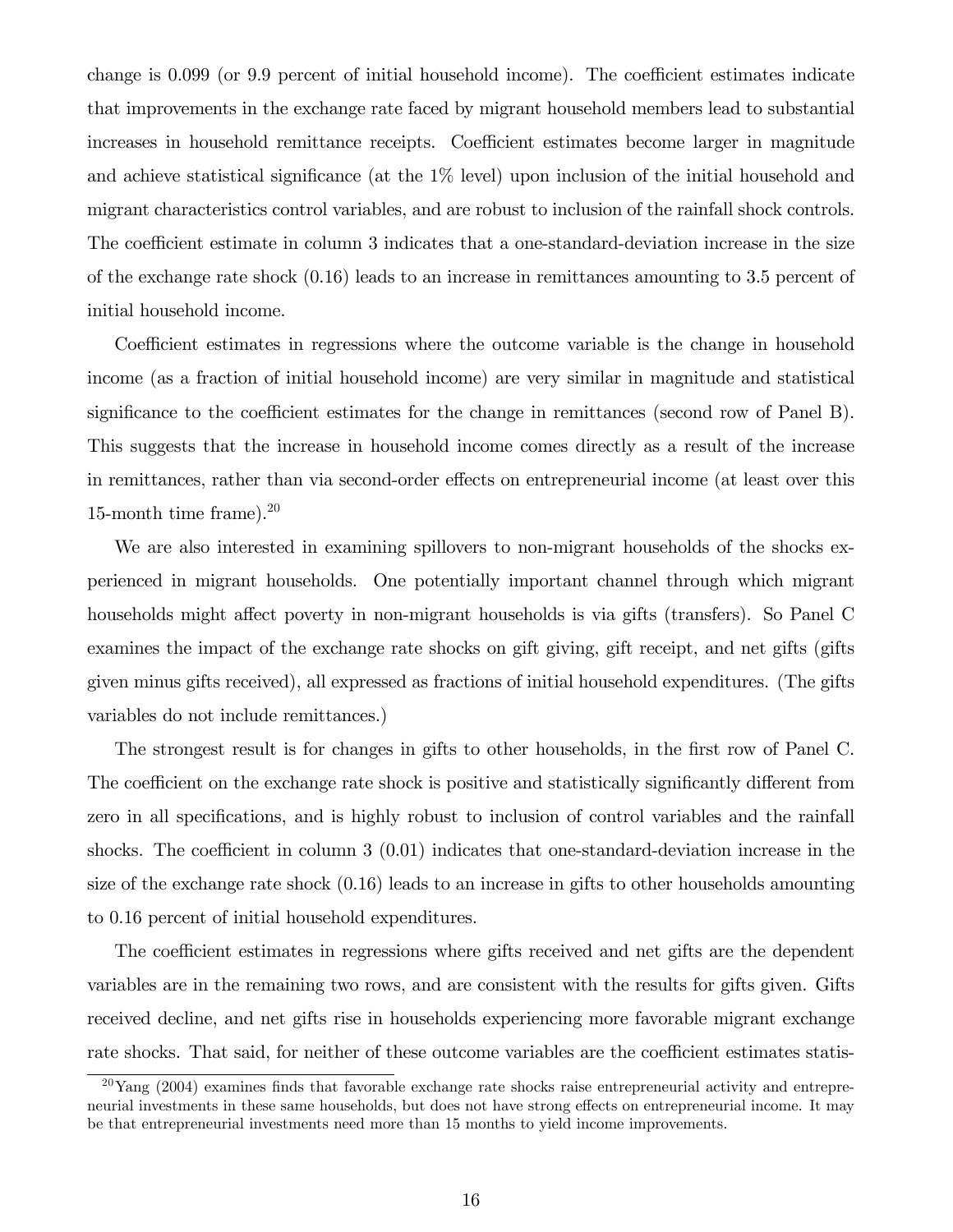tically significantly different from zero when initial household and migrant characteristics control variables are added to the regression (in columns  $2$  and  $3$ ). (However, the coefficient for net gifts in column 3 is marginally statistically significant, with a t-statistic of  $1.39$  and a p-value of  $0.170$ .)

#### 3.4.2 Impact on non-migrant households

Did the exchange rate shocks, which lead to increased remittances, higher incomes, and reductions in poverty in migrant households, also have effects on non-migrant households? Potential channels for any potential spillover effects to non-migrant households include general increases in economic activity (driven by increased expenditures by migrant households), as well as direct transfers from migrant households to non-migrant households.

Table 6 presents descriptive statistics and regression results for estimates of the impact of region-level migrant exchange rate shocks  $(REGSHOCK_k,$  as defined above in (3)) on nonmigrant households. The format of the table is identical to the format of Table 5, except that the shock variable is now  $REGSHOCK_k$  instead of  $ERSHOCK_i$ .

The three poverty measures (in Panel A) indicate increases in poverty in the period following the Önancial crisis. The initial (Jan-Jun 1997) poverty rate among non-migrant households is 0.307, and this figure increases by  $0.102$  (roughly a third) over the study period. Likewise, the measures of the depth of poverty also show substantial increases.

The coefficient estimates for the poverty measures indicate that increases (favorable changes) in the mean exchange rate shock across a region's migrants lead to declines in both the incidence and depth of poverty. In the first row of Panel A, the coefficient estimates on  $REGSHOCK_k$  are all negative in sign, and become more negative and statistically significantly different from zero in the specifications that include initial household controls and the rainfall shocks.<sup>21</sup> In the third row of the panel (where poverty gap as a share of the poverty line is the outcome variable), coefficient estimates on  $REGSHOCK_k$  are also negative in sign, and again are statistically significantly different from zero in columns 2 and 3. The results for the poverty gap in pesos (second row of panel) are consistent with the results for the other two poverty outcomes in terms of sign, but for this outcome the coefficient estimates are not statistically significantly different from zero.

It is also worth noting the robustness of the coefficient estimates to inclusion of the rainfall shocks controls (comparing results in columns  $2$  and  $3$ ). The similarity of coefficient estimates across the two columns suggests that the rainfall shocks and regional exchange rate shocks are

 $^{21}$ Because none of these households have migrant members initially, columns 2 and 3 do not include controls for migrant characteristics, only household characteristics.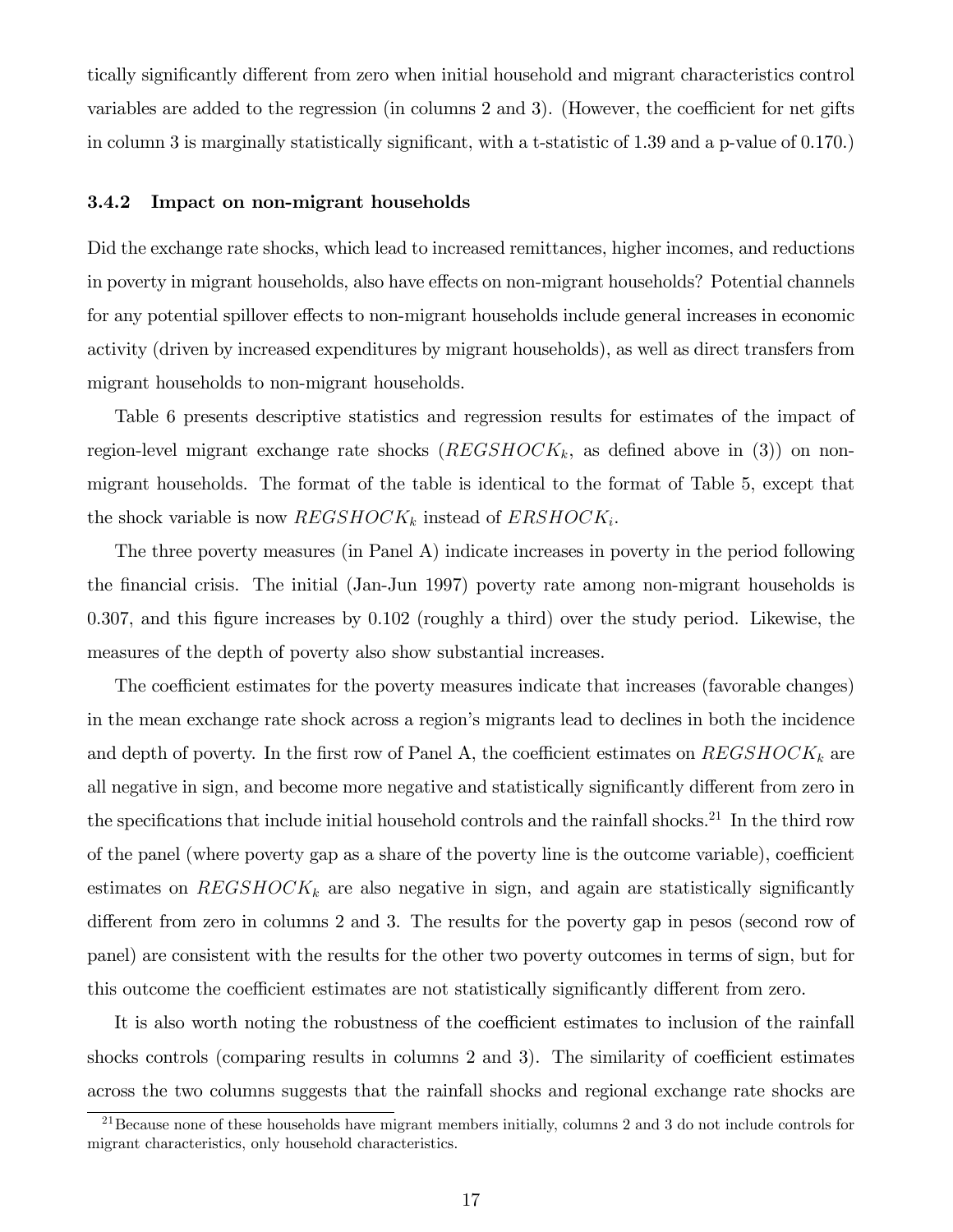not highly correlated, providing little reason to be concerned that the coincidental timing of the El Nino weather phenomenon with the Asian financial crisis leads to substantial bias.

The size of the estimated impacts on poverty are not extremely large, but neither are they insignificant. The coefficient estimate in column 3 of Panel A indicates that a one-standarddeviation increase in the size of the region-level migrant exchange rate shock (0.03) leads to a 1.4 percentage point reduction in the incidence of poverty (compare this to an initial level of 30.7 percent, and an aggregate change between 1997 and 1998 of 10.2 percentage points). Such a shock also leads to a modest reduction in the depth of poverty, as measured by the poverty gap as fraction of the poverty line, of 0.7 percentage points (compared to an initial level of 9.8%, and a change over 1997-1998 of 5.2 percentage points).

The obvious question is how exchange rate shocks in migrant households translate into reductions in poverty in non-migrant households. Regression estimates in Panels B and C attempt to address this question, by examining the impact of the region-level migrant exchange rate shocks on changes in remittances, household income, and gifts in non-migrant households.

The first row of Panel B presents results where the outcome variable is the change in remittance receipts (expressed as a fraction of initial household income). As is not surprising in households without migrant members, the initial (Jan-Jun 1997) mean of this outcome variable is low, at 0.023. Remittance receipts actually declined on average over the time period, with a mean change of -0.006. The coefficient estimates indicate that improvements in  $REGSHOCK_k$  do not have an important effect on remittance receipts in non-migrant households: the coefficient estimates are inconsistently signed, close to zero, and are not statistically significantly different from zero. Changes in remittance receipts from overseas do not help explain the reductions in poverty in non-migrant households.

Are reductions in poverty in non-migrant households explained by increases in household income, perhaps due to general increases in economic activity stemming from increases in remittances to the migrant households? The second row of Panel B explores this hypothesis, presenting results where the outcome variable is the change in household income (expressed as a fraction of initial household income). The coefficient on  $REGSHOCK_k$  is positive in all three specifications, and becomes substantially larger in magnitude when control variables are added in columns 2 and 3. The coefficient in column  $3(0.992)$  suggests that a one-standard-deviation increase in the size of the region-level migrant exchange rate shock (0.03) leads to a 3.0 percentage point increase in household income (as a share of initial income). However, this coefficient is imprecisely estimated, with a standard error of 0.767 (the t-statistic is 1.29, p-value 0.216). This should therefore be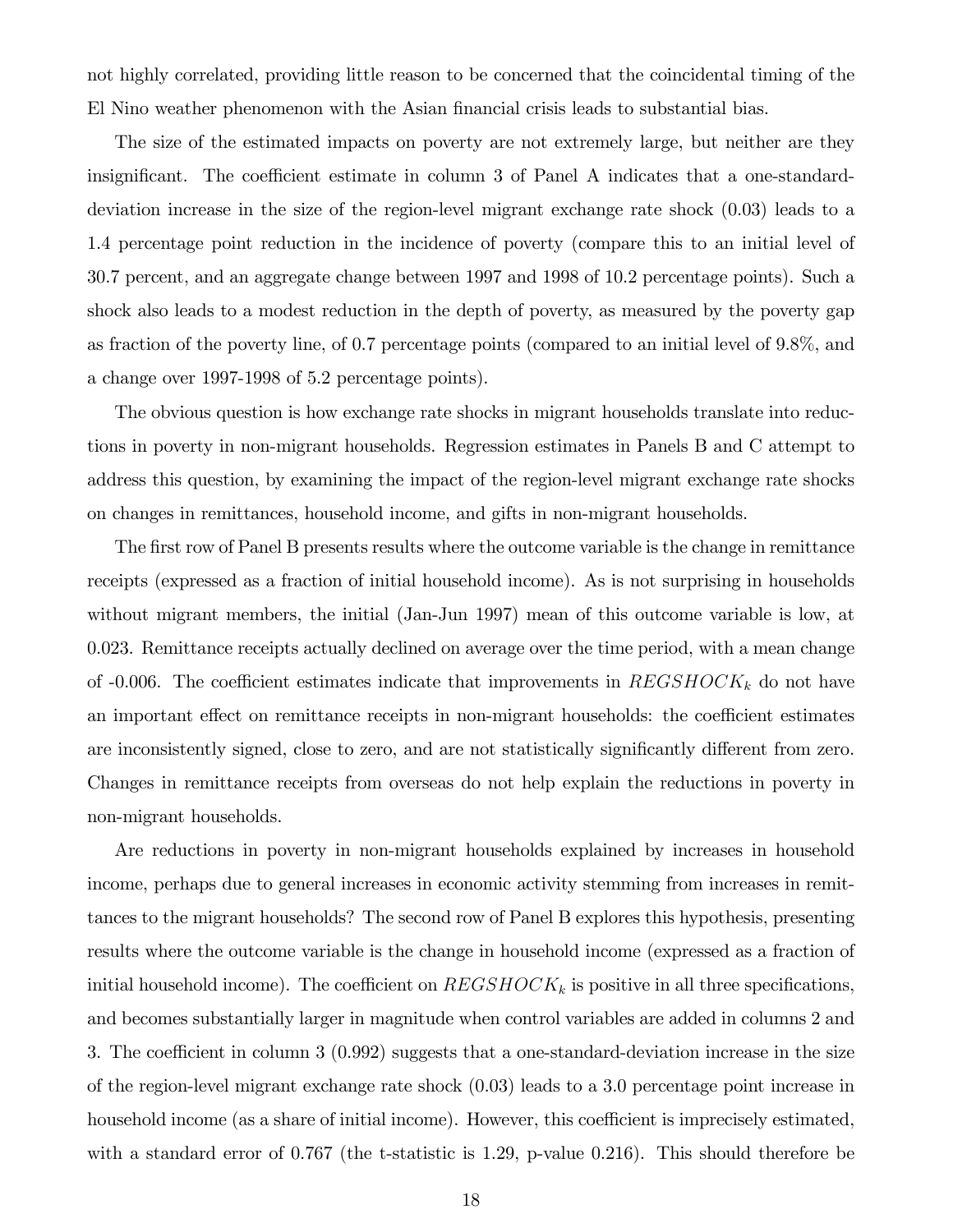taken as merely suggestive evidence that household incomes increase between 1997 and 1998 in regions with more positive values of  $REGSHOCK_k$ .

In addition, there is evidence that gift receipts by non-migrant households rise in regions that experience more positive changes in the mean migrant exchange rate shock.  $REGSHOCK_k$  has little relationship with gifts given to other households by non-migrant households, as evidenced by the small size and the lack of statistical significance of the coefficient estimates in the first row of Panel C. However, region-level migrant exchange rate shocks do lead to larger gift receipts: the coefficients in the second row of Panel C are all positive, and the coefficient in column  $3$ is statistically significantly different from zero. The impact of  $REGSHOCK_k$  on net gifts is negative and also statistically significant in column 3.

The coefficient on gifts received in column 3 of Panel C indicates that a one-standard-deviation increase in the size of the region-level migrant exchange rate shock (0.03) leads to a 0.26 percentage point increase in gifts received (as a share of initial household expenditures).

In sum, more favorable region-level migrant exchange rate shocks lead to reductions in both the incidence and depth of poverty, increases in receipt of gifts, and (possibly) increases in household income levels. The magnitude of the response of gift receipts does not appear large enough to explain the reductions in poverty, so it is likely that general increases in economic activity (translating into higher incomes for the poor) also plays a role.

## 3.5 Region-level analysis

In order to examine region-level inequality measures, we collapse the data to the level of the Philippines' 16 regions. The outcome variables of interest are changes in three measures of inequality at the region level: the Gini index, the 90-10 percentile ratio, and the 75-25 percentile ratio. These measures are constructed on the basis of household per capita income (calculated excluding overseas members), making use of survey weights. To confirm the robustness of the the household-level results in Tables 5 and 6, we also examine poverty measures at the regional level that are analogous to the household-level poverty measures previously used: the regional poverty rate (the mean across households of  $POV_{it}$ ), and the regional means of the two poverty gap measures ( $POVGAP_{it}$  and  $POVGAPFR_{it}$ ).

The regression equation is simply:

$$
\Delta INEQ_{jt} = \alpha_0 + \alpha_1 REGSHOCK_j + \varepsilon_{jt} \tag{6}
$$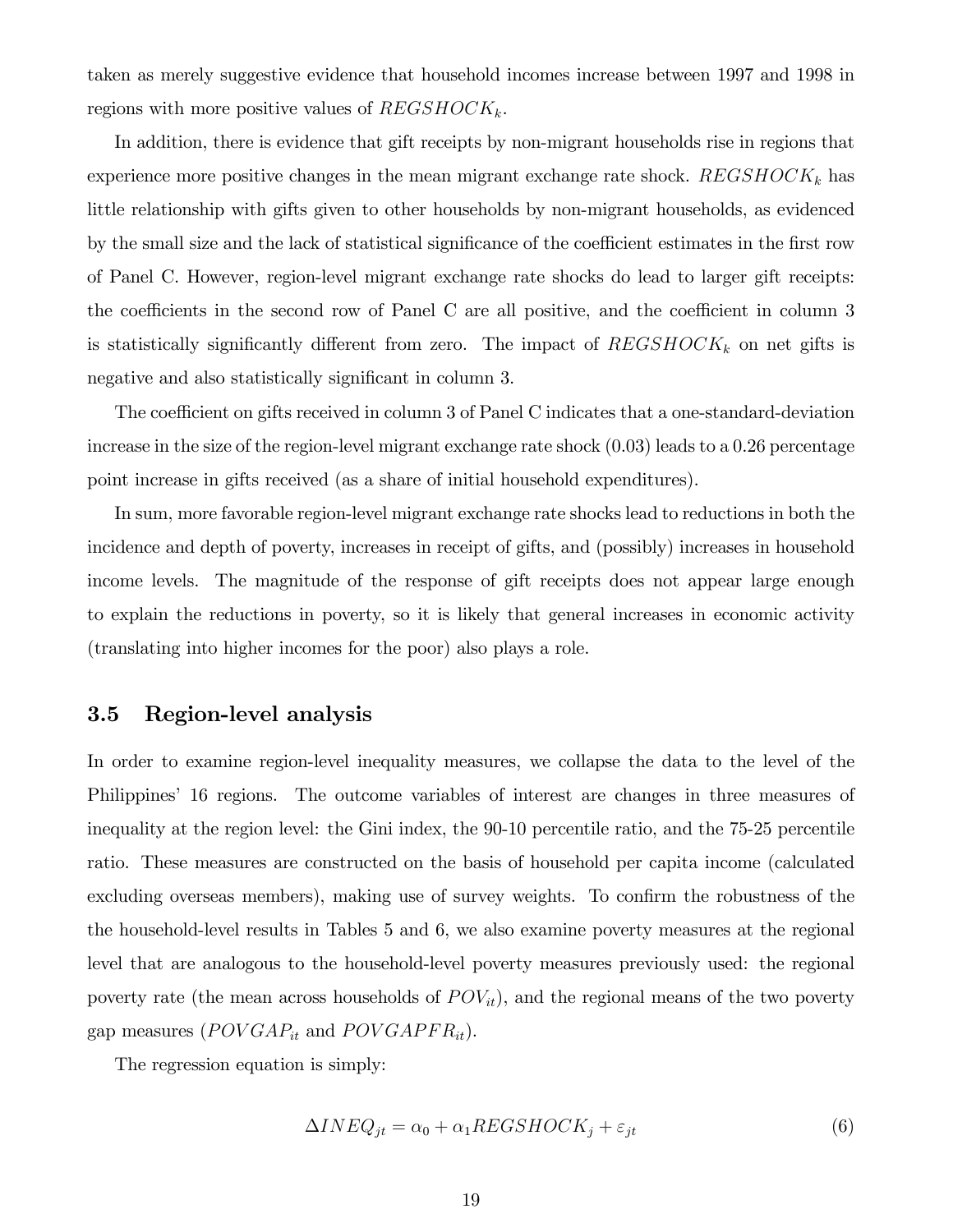where  $\Delta INEQ_{jt}$  is the change between Jan-Jun 1997 and Apr-Sep 1998 in a measure of income inequality.  $REGSHOCK<sub>j</sub>$  is as defined above in equation (3).  $\varepsilon_{jt}$  is a mean-zero error term. Each region-level regression will therefore have just 16 observations.

The first two columns of Table 7 provide descriptive statistics for the initial (Jan-Jun 1997) values of the outcome variables and the change in these variables from 1997 to 1998. Regression column 1 provides coefficient estimates (standard errors in parentheses) on  $REGSHOCK<sub>j</sub>$  from estimation of equation (6) via ordinary least-squares. Regression column 2 augments equation (6) with controls for the mean of the wet and dry season rainfall shocks across households within the region, to help control for bias due to any correlation between the rainfall shocks and the regional exchange rate shocks.

Panel A of the table provides results where the poverty measures are the dependent variables. The mean poverty rate across regions is 0.349 in the initial period. Poverty rates increased over the study period, with a mean change across regions of  $0.106$ . The coefficient estimate on  $REGSHOCK<sub>j</sub>$  for this outcome in column 1 is negative (-0.546) and statistically significant at the  $10\%$  level. Inclusion of the rainfall shock controls (column 2) makes the coefficient slightly more negative  $(-0.582)$ , and it maintains its level of statistical significance.

How large is this effect on the poverty rate? A one-standard-deviation increase in the regionlevel migrant exchange rate shock (0.03) leads to a 1.8 percentage point reduction in the poverty rate. (Reassuringly, this estimate is quite similar to the 1.4 percentage point estimated effect of a 0.03 region-level exchange rate shock in the household regression of Table 6.)

The coefficient estimates on the region-level migrant exchange rate shock for the two poverty gap measures are both negative in sign in column 2 of Panel A (and so are consistent with the decline in the poverty rate), but are not precisely estimated. The results on the depth of poverty must therefore be taken as suggestive in this analysis.

Descriptive statistics and regression results for the impact of region-level migrant exchange rate shocks on region-level inequality are presented in Panel B of the table. All three measures of within-region income inequality rise modestly on average between 1997 and 1998: the Gini coefficient by  $0.021$  (from a base of  $0.455$ ), the  $90-10$  percentile ratio by  $0.73$  (from a base of 7.274), and the 75-25 percentile ratio by 0.102 (from a base of 2.806).

The coefficient estimates of the impact of  $REGSHOCK<sub>i</sub>$  on the inequality measures tell a somewhat inconclusive story. The coefficient estimates in regressions where the Gini coefficient is the outcome variable are positive in sign (indicating an increase in inequality). By contrast, the coefficient estimates in the regressions for the 90-10 and 75-25 percentile ratios are negative in sign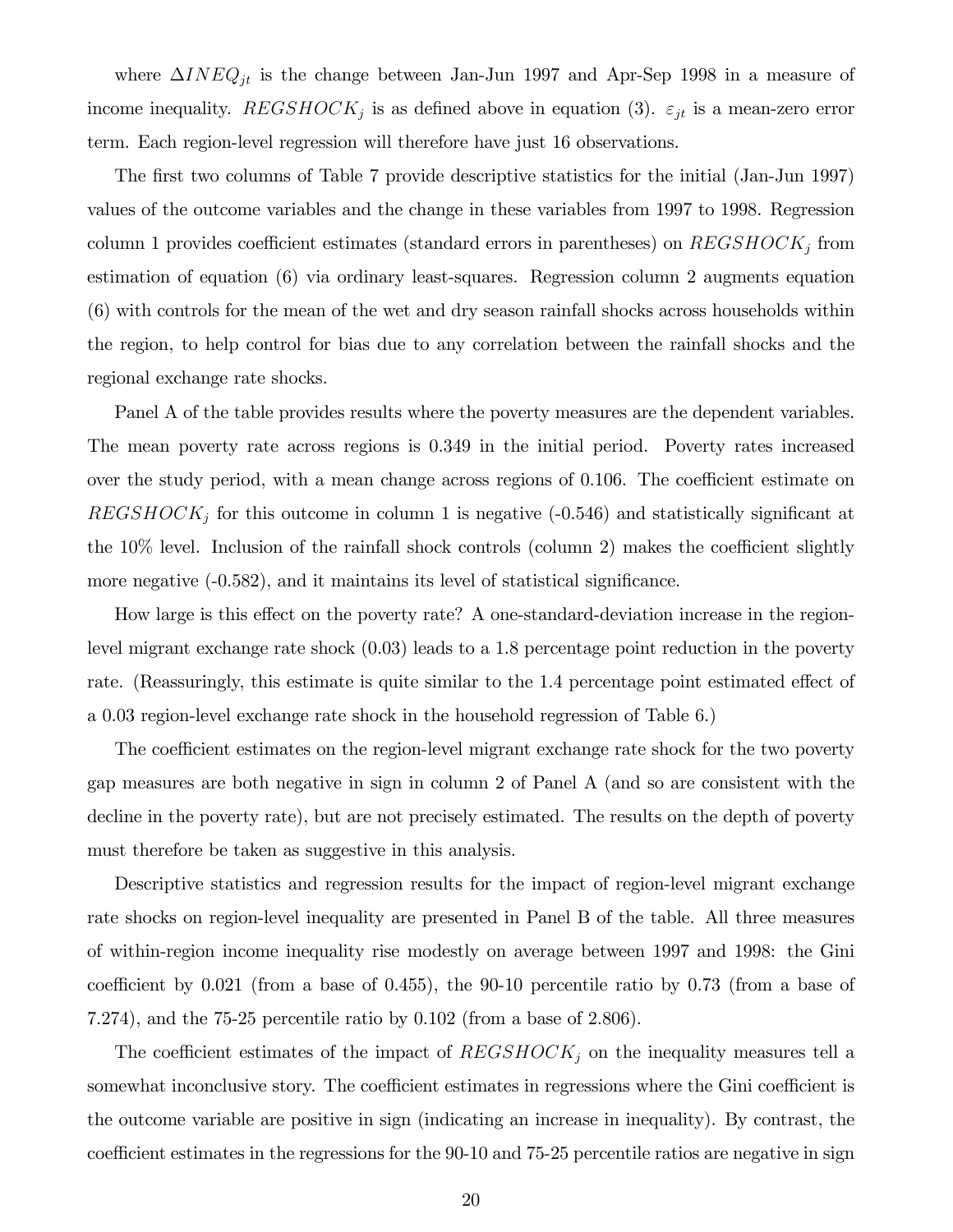(indicating reductions in inequality). However, these coefficients are all quite small in magnitude; the coefficient in column 2 for the 90-10 percentile ratio indicates that a one-standard-deviation increase in  $REGSHOCK<sub>j</sub>$  would cause a mere 0.10 decline in this inequality measure (from a base of 7.274). What is more, none of the coefficients in the regressions for the inequality measures are statistically significantly different from zero.

In sum, this analysis confirms that region-level migrant exchange rate shocks lead to modest reductions in the region-level incidence of poverty. A 3% improvement in the mean exchange rate experienced by a region's migrants is associated with a 1.8 percentage point reduction in poverty (from a base of 0.349). However, there are no strong results regarding the impact of such shocks on the depth of poverty or on income inequality within regions.

# 4 Conclusion

Millions of migrants worldwide send remittances to families back home. The potential povertyreducing impact of remittances has been widely discussed, but until now empirical evidence on the topic has been scarce. This paper helps fill this gap, by examining the impact of exogenous shocks to remittances on poverty rates in migrants' origin households, as well as in non-migrant households in the same geographic region.

Filipino migrants work in a variety of foreign countries, and experienced sudden changes in exchange rates due to the 1997 Asian financial crisis. Appreciation of a migrant's currency against the Philippine peso leads to increases in household remittance receipts. In migrants' origin households, a 10\% improvement in the exchange rate leads to a 0.6 percentage point decline in the poverty rate.

We also find evidence of spillovers to households without migrant members. Because of geographic variation within the Philippines in migrants' overseas locations, there was also variation in the region-level mean migrant exchange rate shock across regions of the country. In regions with more favorable mean exchange rate shocks, poverty rates decline even in households without migrant members (but there is no strong evidence of effects on region-level inequality). This broader decline in poverty may be due to increases in economic activity driven by remittance flows, as well as by direct transfers from migrants' origin households to households that do not have migrant members.

It is important to note that the period studied in this paper (1997-1998) was also one of substantial economic fluctuation in the Philippines, due to both the Asian financial crisis as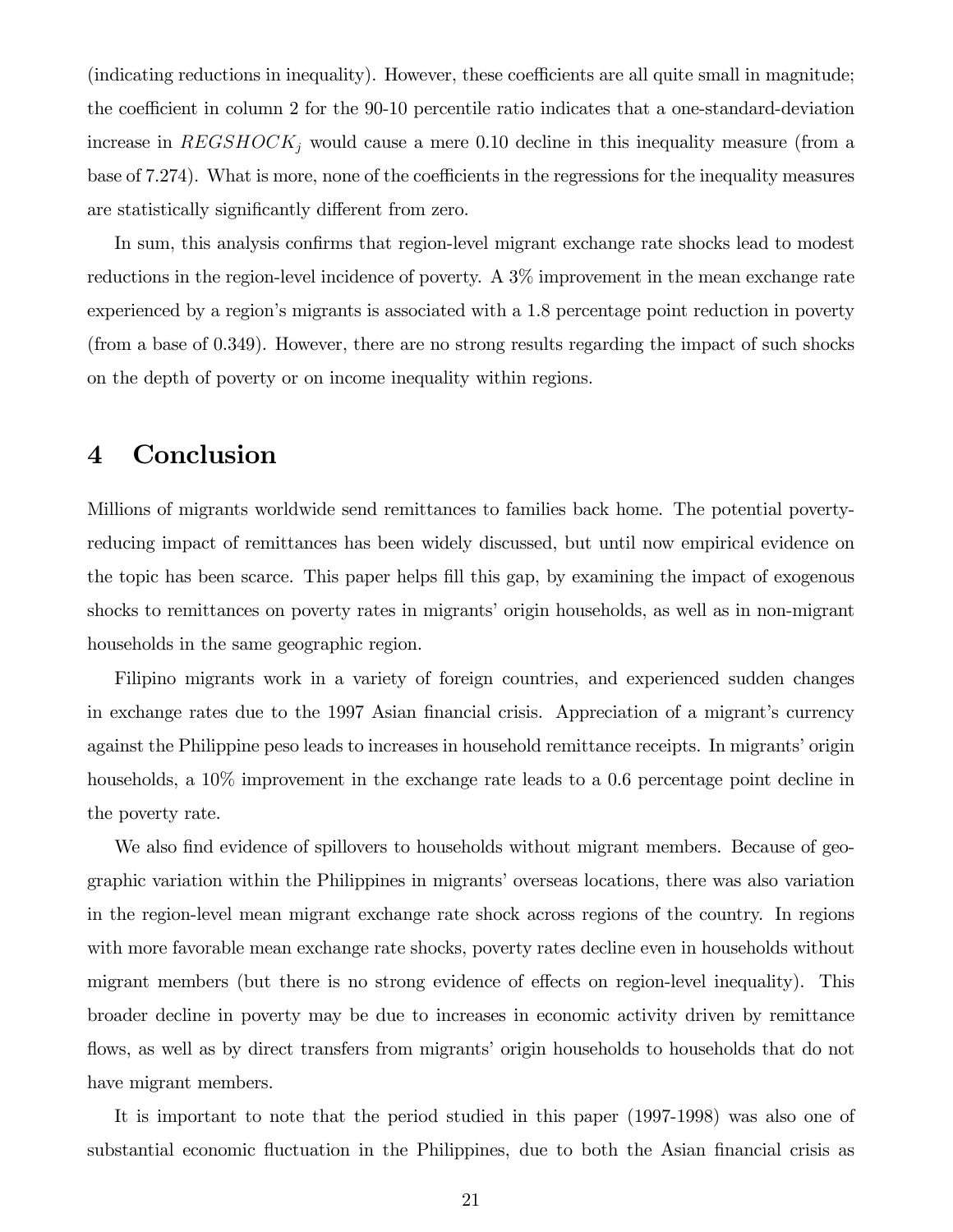well as drought due to the El Nino weather phenomenon. While there is no evidence that the estimates are confounded due to cross-regional correlation between the region-level exchange rate shocks and these other shocks, one might worry that the exchange rate shocks' effects on poverty reduction might appear primarily during a crisis period, and not during periods free from economic fluctuations. In other words, in a time of general increases in poverty, remittances flowing into oneís region might help keep households from falling into poverty (or from falling deeper into poverty), but they may not have the same effect in times of economic growth. An important area of future research would be to examine the impact of migrants' exchange rate shocks (or other determinants of remittances) on poverty in home areas when the home areas in question are not suffering general declines in economic conditions.

# 5 Data appendix

Four linked household surveys were provided by the National Statistics Office of the Philippine government: the Labor Force Survey (LFS), the Survey on Overseas Filipinos (SOF), the Family Income and Expenditure Survey (FIES), and the Annual Poverty Indicators Survey (APIS).<sup>22</sup>

The Labor Force Survey (LFS) collects data on primary activity, hours worked in the past week, and demographic characteristics of household members aged 10 or above. These data refer to the household members' activities in the week prior to the survey. The survey defines a household as a group of people who live under the same roof and share common food. The definition also includes people currently overseas if they lived with the household before departure.

The Survey on Overseas Filipinos (SOF) is administered in October of each year to households reporting in the LFS that any members left for overseas within the last five years. The SOF collects information on characteristics of the household's overseas members, their overseas locations and lengths of stay overseas, and the value of remittances received by the household from overseas in the last six months (April to September).

In the analysis, we use the July 1997 and October 1998 rounds of the LFS and the October 1997 and October 1998 rounds of the SOF. We obtain household income, expenditures, and gifts from the FIES for Jan-Jun 1997 and from the APIS for Apr-Sep 1998 (because no FIES was conducted in 1998). Remittance data are from the FIES for Jan-Jun 1997 and from the SOF for Apr-Sep 1998.

Data on remittances received from overseas in the second reporting period (Apr-Sep 1998) are available in both the APIS and the SOF (both conducted in October 1998). All analyses of remittances use data from the SOF for the second reporting period because this source is likely to be more accurate (the SOF asks for information on amounts sent by each household member overseas, which are then added up to obtain total remittance receipts; by contrast, the APIS simply asks for total cash receipts from overseas). Total household income in Apr-Sep 1998 (obtained from the APIS) is adjusted so that the remittance component reflects data from the SOF.

The sample used in the empirical analysis consists of all households meeting the following

 $22$ Use of the data requires a user fee, and the datasets remain the property of the Philippine government.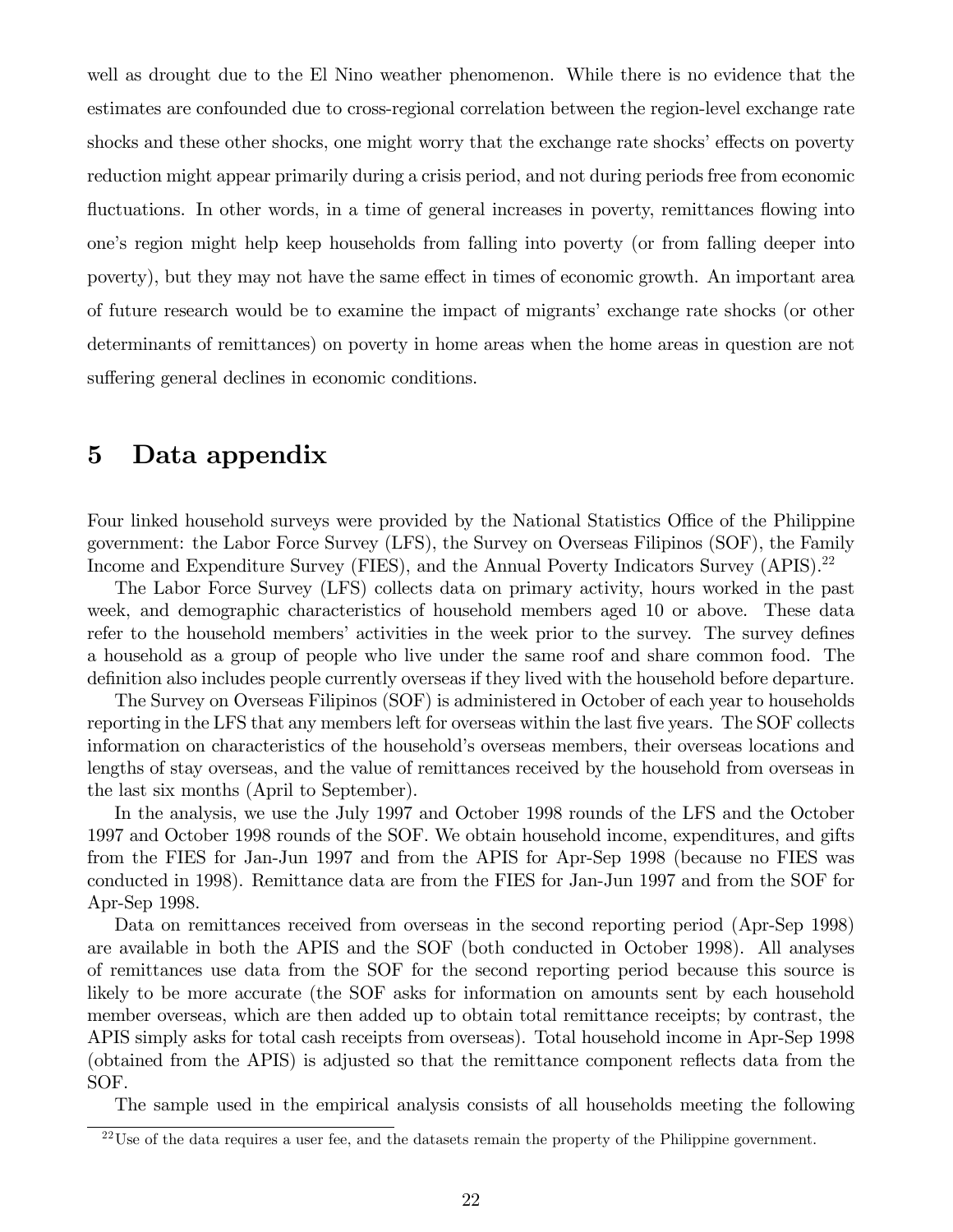criteria: (1) The household's dwelling was also included in the October 1998 LFS/SOF. As mentioned above, one-quarter of households in the sample in July 1997 had just been rotated out of the sample in October 1998. (2) The same household has occupied the dwelling between July 1997 and October 1998. This criterion is necessary because the Labor Force Survey does not attempt to interview households that have changed dwellings. Usefully, the LFS dataset contains a field noting whether the household currently living in the dwelling is the same as the household surveyed in the previous round. (3) The household has complete data on pre-crisis control and outcome variables (recorded July 1997). (4) The household has complete data on post-crisis outcome variables (recorded October 1998).

Of 30,744 dwellings that the National Statistics Office did not rotate out of the sample between July 1997 and October 1998 (criterion 1), 28,152 (91.6%) contained the same household continuously over that period (criterion 2). Of these households, 27,767 had complete data for all variables used in the empirical analysis (criteria 3 and 4).

# 5.1 Determining pre-crisis location of overseas household members

In this subsection we describe the rules used to determine if a particular individual in the October 1997 Survey on Overseas Filipinos was overseas in June 1997, and if so, what country the person was in. Among other questions, the SOF asks:

- 1. When did the family member *last* leave for overseas?
- 2. In what country did the family member intend to stay when he/she last left?
- 3. When did the family member return home from his/her *last* departure (if at all)?

These questions unambiguously identify individuals as being away in June 1997 (and their overseas locations) if they left for overseas in or before that month, and returned afterwards (or have not yet returned). Unfortunately, the survey does not collect information on stays overseas prior to the most recent one. So there are individuals who most recently left for overseas between June 1997 and the survey date in October 1997, but who were likely to have been overseas before then as well. Fortunately, there is an additional question in the SOF that is of use:

4. How many months has the family member worked/been working abroad during the last five years?

Using this question, two reasonable assumptions allow me to proceed. First, assume all stays overseas are continuous (except for vacations home in the midst of a stay overseas). Second, assume no household member moves between countries overseas. When making these two assumptions, the questions asked on the SOF are sufficient to identify whether a household had a member in a particular country in June 1997.

For example, a household surveyed in October 1997 might have a household member who last left for Saudi Arabia in July 1997 and had not yet returned from that stay overseas. If that household member is reported as having worked overseas for 4 months or more, the first assumption implies the person first left for overseas in or before June 1997. The second assumption implies that the person was in Saudi Arabia.

89.8% of individuals identified as being away in June 1997 (and their overseas locations) were classified as such using just questions 1 to 3 above. The remaining  $10.2\%$  of individuals identified as being away in June 1997 (and their locations) relied on question 4 above and the two allocation assumptions just described.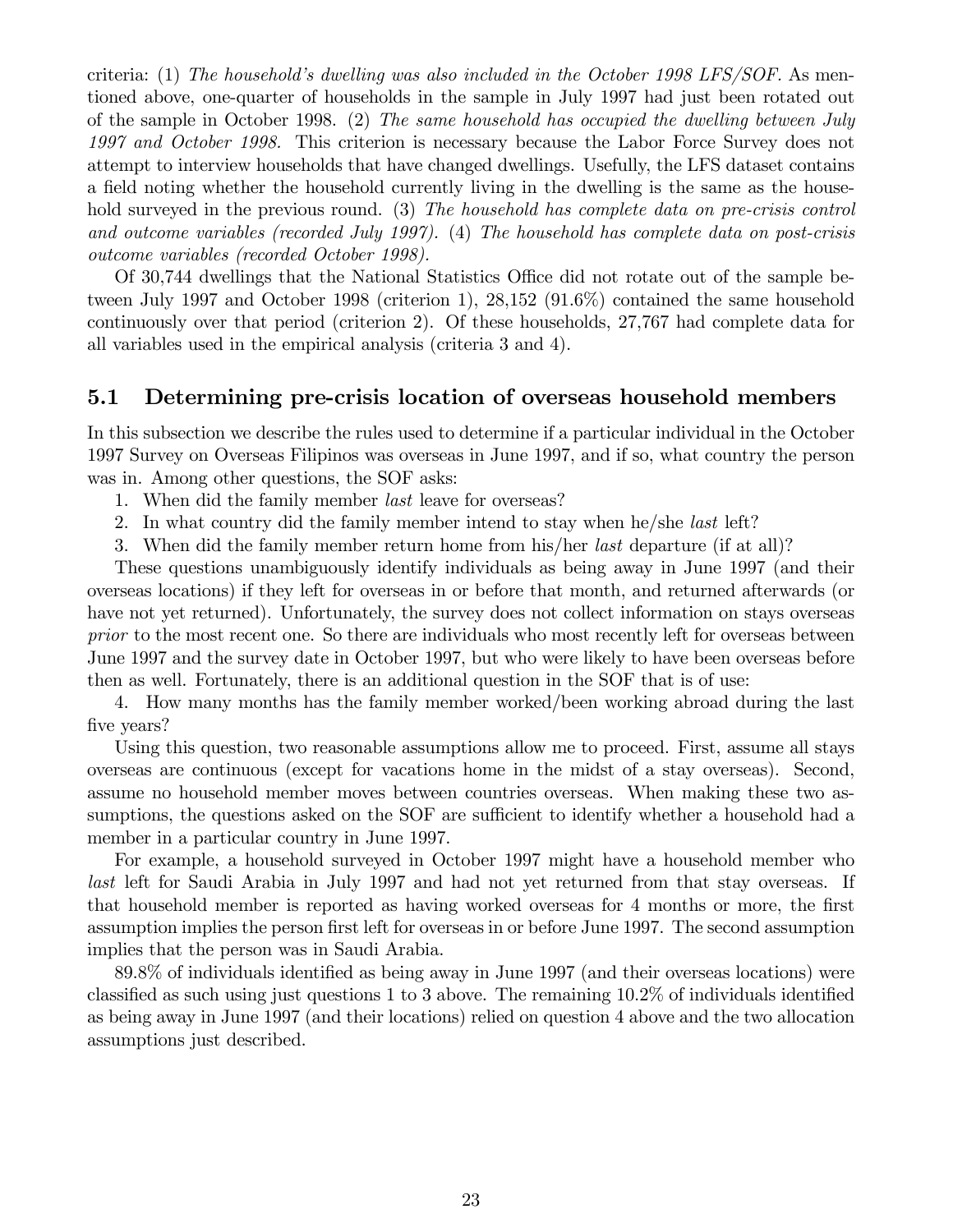# 6 References

Adams, Richard H. Jr., "Worker Remittances and Inequality in Rural Egypt," *Economic Devel*opment and Cultural Change, Vol. 38, No. 1, 1989, pp. 45-71.

Adams, Richard H. Jr., 'Remittances and Poverty in Guatemala,' World Bank Policy Research Working Paper 3418, September 2004.

Ahlburg, Dennis A., "Remittances and the Income Distribution in Tonga," Population Research and Policy Review, Vol. 15, August 1996, pp. 391-400.

Barham, Bradford and Stephen Boucher, "Migration, remittances and inequality: estimating the net effects of migration on income distribution," Journal of Development Economics, Vol. 55, 1998, pp. 307-331.

Bertrand, Marianne, Esther Duflo and Sendhil Mullainathan, 'How Much Should We Trust Difference-in-Difference Estimates?', Quarterly Journal of Economics, Vol. 119, No.1, February 2004, pp. 249-275.

Bhagwati, Jagdish, 'Borders Beyond Control,' Foreign Affairs, Vol. 82 (1), January/February 2003, pp. 98-104.

Borjas, George, 'The Economic Analysis of Immigration,' in Orley Ashenfelter and David Card, eds., Handbook of Labor Economics, Vol. 3A, North-Holland, 1999, pp. 1697-1760.

Cariño, Benjamin, 'Introduction,' in Benjamin Cariño, ed., Filipino Workers on the Move: Trends, Dilemmas, and Policy Options. Manila: Philippine Migration Research Network, 1998.

Diamond, David, 'One Nation, Overseas,' Wired Magazine, Vol. 10 (6), June 2002.

*Philippine Yearbook*, Manila: National Statistics Office, 2001.

Ratha, Dilip, "Workers' Remittances: An Important and Stable Source of External Development Finance,î in Global Development Finance 2003: Striving for Stability in Development Finance. Washington, DC: International Monetary Fund, 2003, pp. 157-175.

Rodriguez, Edgard R., "International Migration and Income Distribution in the Philippines," Economic Development and Cultural Change, Vol. 46, No. 2, 1998, pp. 329-350.

Rodrik, Dani, 'Feasible Globalizations,' NBER Working Paper No. 9129, August 2002.

Stark, Oded, J. Edward Taylor and Shlomo Yitzhaki, "Remittances and Inequality," Economic Journal, Vol. 96, No. 383, 1986, pp. 722-740.

Taylor, J. Edward, "Remittances and inequality reconsidered: direct, indirect, and intertemporal effects," Journal of Policy Modelling, Vol. 14, No. 2, 1992, pp. 187-208.

United Nations, *International Migration Report 2002*, UN Population Division, New York.

United States Bureau of the Census, *International Data Base*, Washington, D.C., 2002.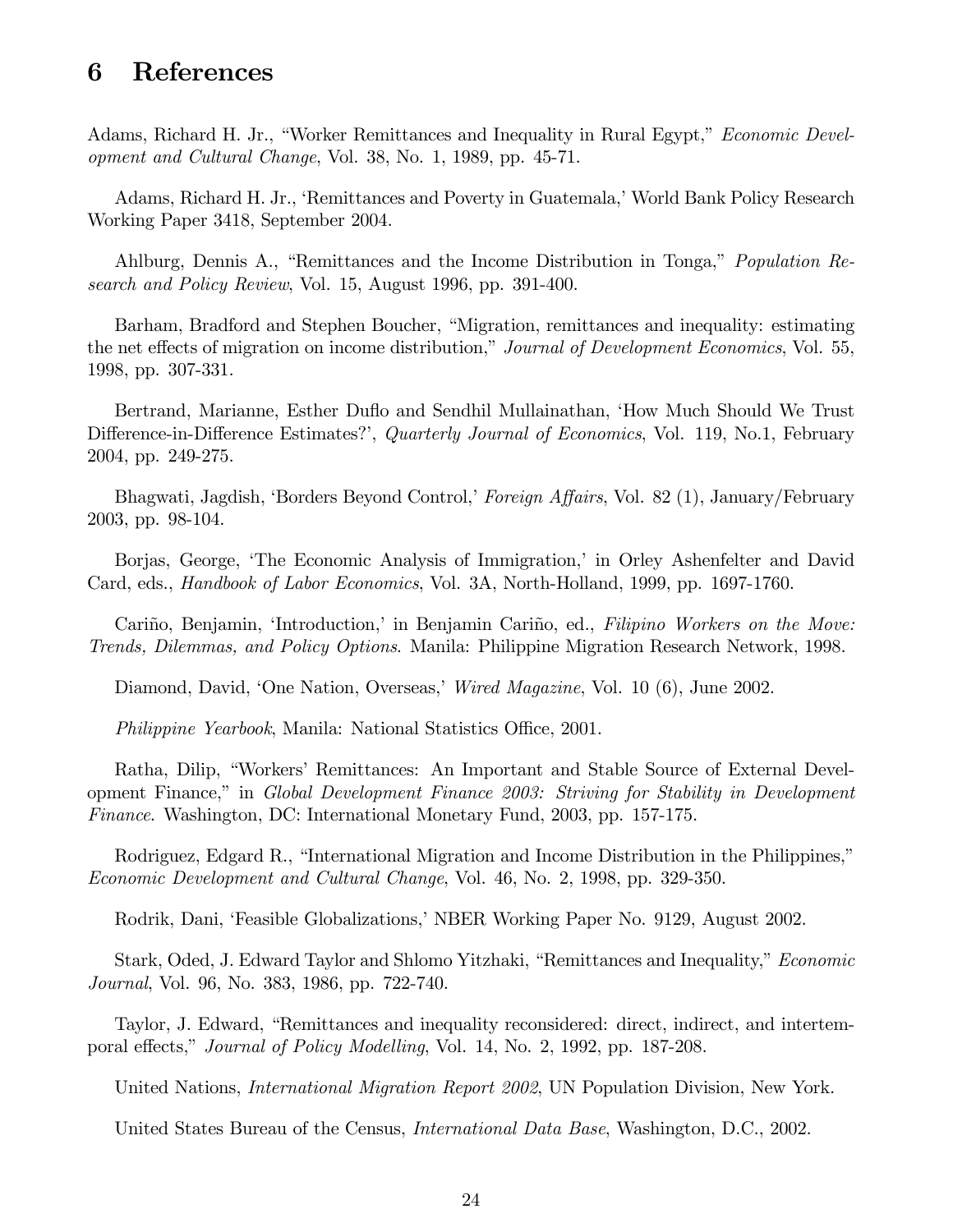Virola, Romulo A., Redencion M. Ignacio, Glenita V. Amoranto and Bernadette B. Balamban, 'Official Poverty Statistics in the Philippines: Methodology and 2003 Estimates,' National Statistical Coordination Board Technical Papers, TP-200504-SS1-01, Government of the Philippines, 4 March 2005.

World Bank, World Development Indicators on CD-ROM 2004, Washington, D.C.

Yang, Dean, 'International Migration, Human Capital, and Entrepreneurship: Evidence from Philippine Migrants' Exchange Rate Shocks,' Ford School of Public Policy Working Paper Series 02-011, University of Michigan, 2004.

Yang, Dean and HwaJung Choi, 'Are Remittances Insurance? Evidence from Rainfall Shocks in the Philippines,' Ford School of Public Policy Working Paper Series 2005-005, University of Michigan, 2005.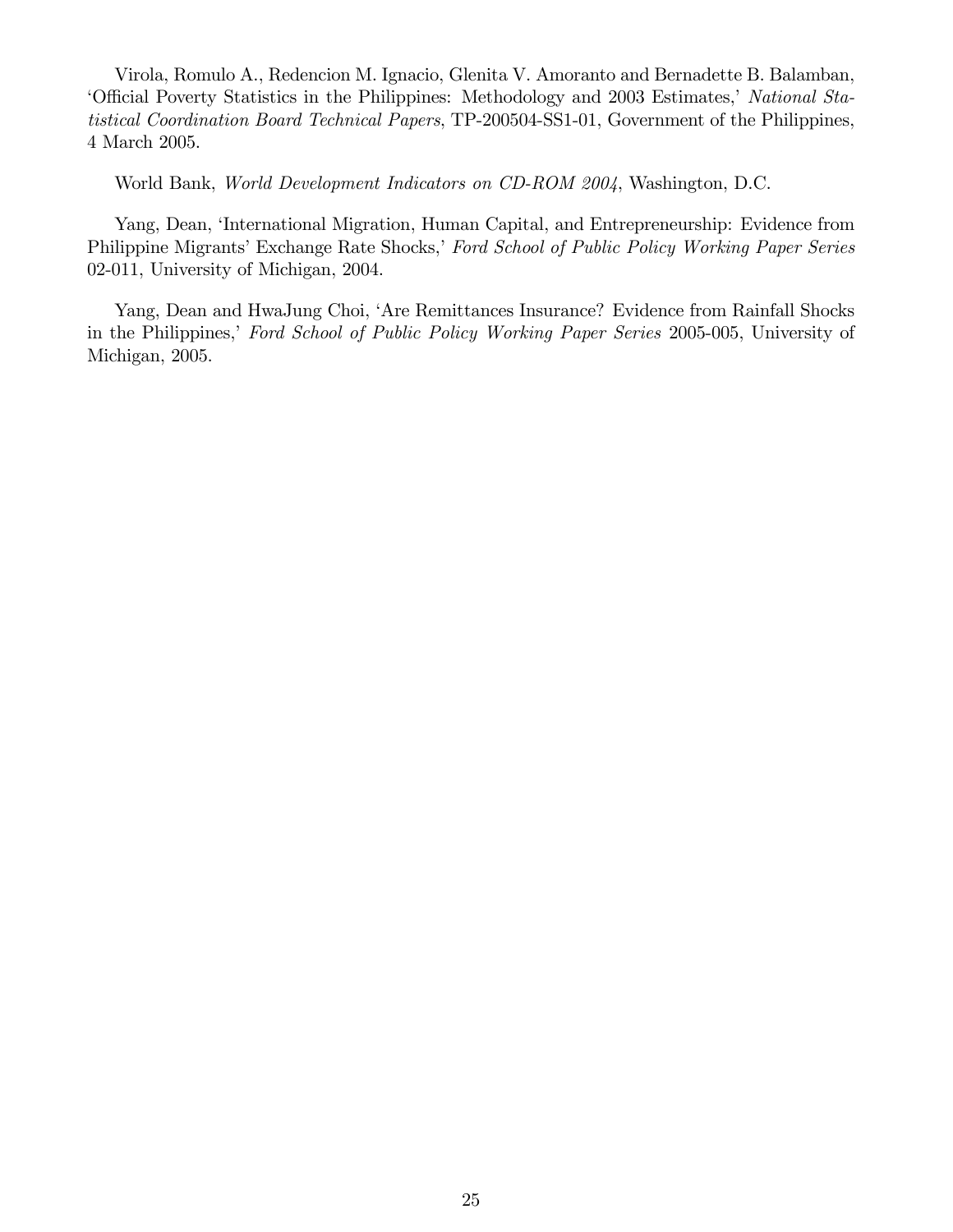|                          | Number of        |                        | Exchange rate |
|--------------------------|------------------|------------------------|---------------|
| Location                 | overseas workers | $\frac{9}{6}$ of total | shock         |
|                          |                  |                        | (June 1997-   |
|                          |                  |                        | Oct 1998)     |
|                          |                  |                        |               |
| Saudi Arabia             | 521              | 28.4%                  | 0.52          |
| Hong Kong, China         | 210              | 11.5%                  | 0.52          |
| Taiwan                   | 148              | 8.1%                   | 0.26          |
| Singapore                | 124              | $6.8\%$                | 0.29          |
| Japan                    | 116              | $6.3\%$                | 0.32          |
| <b>United States</b>     | 116              | $6.3\%$                | 0.52          |
| Malaysia                 | 65               | 3.5%                   | $-0.01$       |
| Italy                    | 52               | 2.8%                   | 0.38          |
| Kuwait                   | 51               | 2.8%                   | 0.50          |
| United Arab Emirates     | 49               | 2.7%                   | 0.52          |
| Greece                   | 44               | 2.4%                   | 0.30          |
| Korea, Rep.              | 36               | $2.0\%$                | $-0.04$       |
| Northern Mariana Islands | 30               | $1.6\%$                | 0.52          |
| Canada                   | 29               | 1.6%                   | 0.42          |
| <b>Brunei</b>            | 22               | 1.2%                   | 0.30          |
| United Kingdom           | 15               | $0.8\%$                | 0.55          |
| Qatar                    | 15               | $0.8\%$                | 0.52          |
| Norway                   | 14               | $0.8\%$                | 0.35          |
| Australia                | 14               | $0.8\%$                | 0.24          |
| Bahrain                  | 13               | $0.7\%$                | 0.52          |
| Other                    | 148              | 8.1%                   |               |
| Total                    | 1,832            | 100.0%                 |               |

## **Table 1 Locations of overseas workers from sample households** (June 1997)

NOTES -- Data are from Oct 1997 Survey on Overseas Filipinos. "Other" includes 38 additional countries plus a category for "unspecified" (total 58 countries explicitly reported). Overseas workers in table are those in households included in sample for empirical analysis (see Data Appendix for details on sample definition). Exchange rate shock: Change in Philippine pesos per currency unit where overseas worker was located in Jun 1997. Change is average of 12 months leading to Oct 1998 minus average of 12 months leading to Jun 1997, divided by the latter (e.g., 10% increase is 0.1).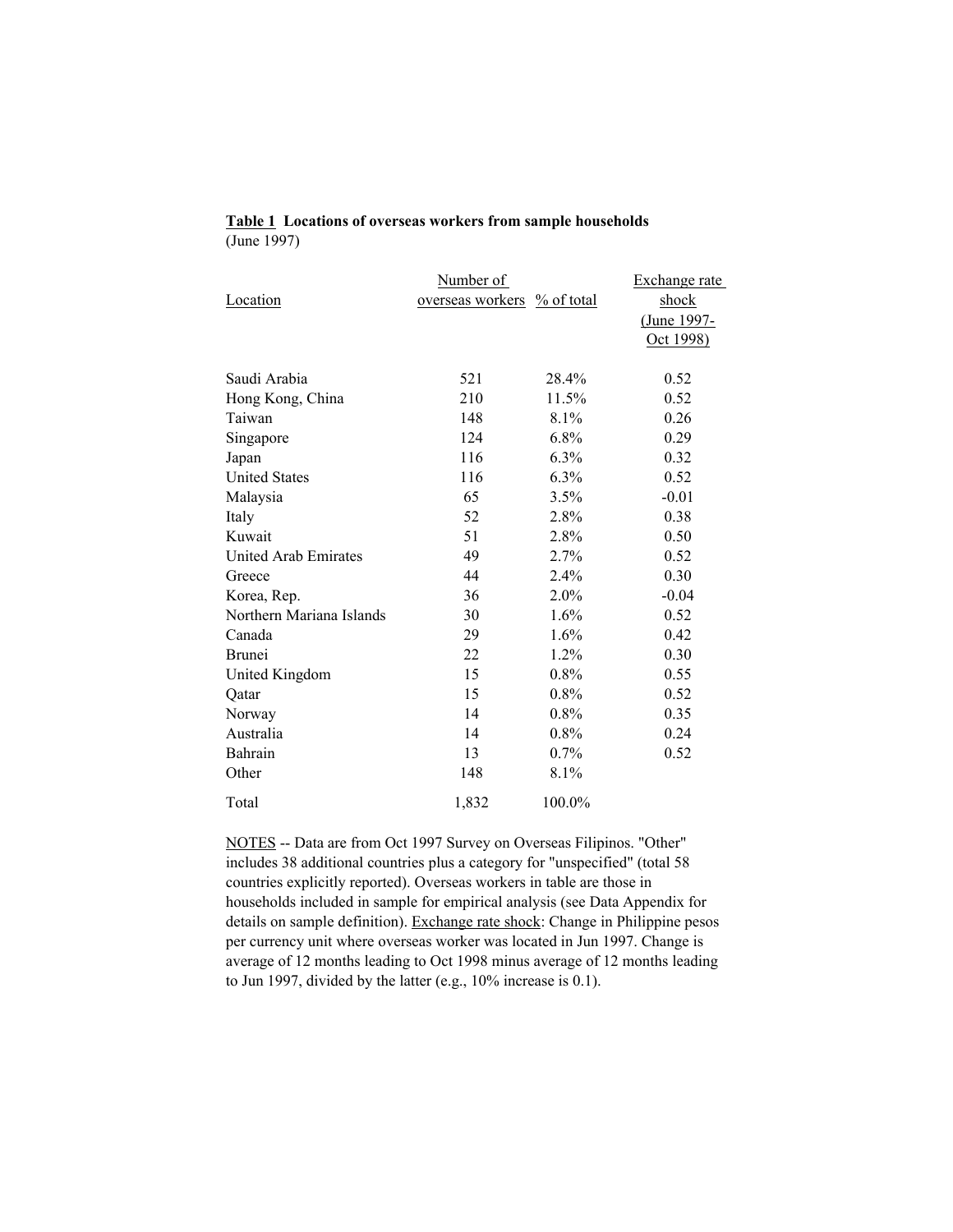### **Table 2 Characteristics of overseas workers from sample households**

|                                             | Mean  | Std. Dev. | 10th pctile | Median | 90th pctile |
|---------------------------------------------|-------|-----------|-------------|--------|-------------|
| Age                                         | 34.49 | 9.00      | 24.00       | 33.00  | 47.00       |
| Marital status is single (indicator)        | 0.38  |           |             |        |             |
| Gender is male (indicator)                  | 0.53  |           |             |        |             |
| Occupation (indicators)                     |       |           |             |        |             |
| Production and related workers              | 0.31  |           |             |        |             |
| Domestic servants                           | 0.31  |           |             |        |             |
| Ship's officers and crew                    | 0.12  |           |             |        |             |
| Professional and technical workers          | 0.11  |           |             |        |             |
| Clerical and related workers                | 0.04  |           |             |        |             |
| Other services                              | 0.10  |           |             |        |             |
| Other                                       | 0.01  |           |             |        |             |
| Highest education level (indicators)        |       |           |             |        |             |
| Less than high school                       | 0.15  |           |             |        |             |
| High school                                 | 0.25  |           |             |        |             |
| Some college                                | 0.31  |           |             |        |             |
| College or more                             | 0.30  |           |             |        |             |
| Position in household (indicators)          |       |           |             |        |             |
| Male head of household                      | 0.28  |           |             |        |             |
| Female head or spouse of head               | 0.12  |           |             |        |             |
| Daughter of head                            | 0.28  |           |             |        |             |
| Son of head                                 | 0.15  |           |             |        |             |
| Other relation to head                      | 0.16  |           |             |        |             |
| Months overseas as of Jun 1997 (indicators) |       |           |             |        |             |
| $0-11$ months                               | 0.30  |           |             |        |             |
| 12-23 months                                | 0.24  |           |             |        |             |
| 24-35 months                                | 0.16  |           |             |        |             |
| 36-47 months                                | 0.15  |           |             |        |             |
| 48 months or more                           | 0.16  |           |             |        |             |

Number of individuals: 1,832

NOTE -- Data source is October 1997 Survey on Overseas Filipinos, National Statistics Office of the Philippines. "Other" occupational category includes "administrative, executive, and managerial workers" and "agricultural workers". Overseas workers in table are those in households included in sample for empirical analysis (see Data Appendix for details on sample definition).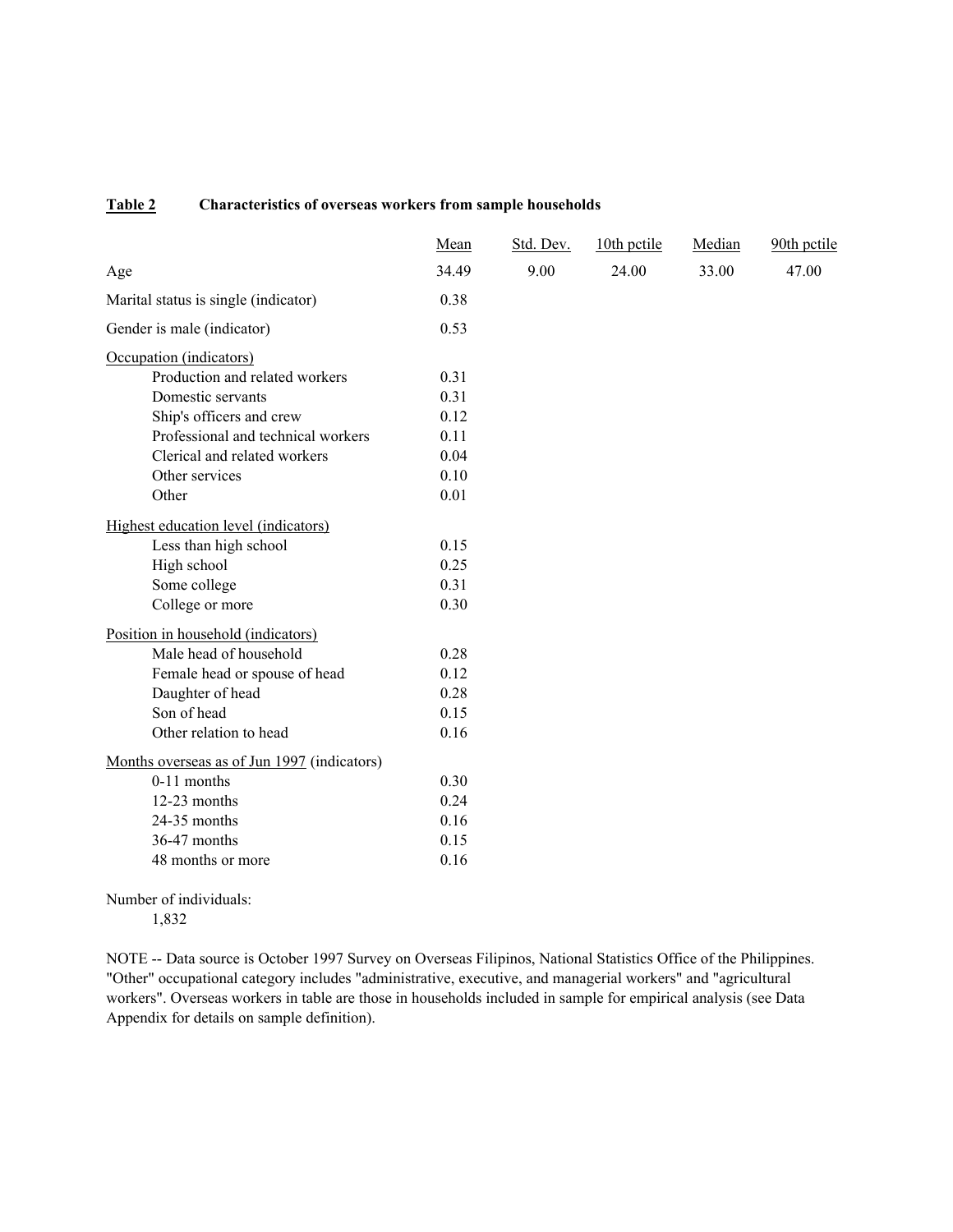#### **Table 3 Descriptive statistics for households** *with* **overseas migrants**

Num. of obs.: 1,646

|                                                         | Mean     | Std. Dev. | 10th pctile      | Median       | 90th petile  |
|---------------------------------------------------------|----------|-----------|------------------|--------------|--------------|
| Exchange rate shock                                     | 0.41     | 0.16      | 0.26             | 0.52         | 0.52         |
| Household financial statistics (Jan-Jun 1997)           |          |           |                  |              |              |
| Total expenditures                                      | 73,596   | 66,529    | 24,600           | 57,544       | 132,793      |
| Total income                                            | 94,272   | 92,826    | 28,093           | 70,906       | 175,000      |
| Income per capita in household                          | 20,235   | 21,403    | 5,510            | 15,236       | 39,212       |
| Gifts to other households (a)                           | 527      | 1,673     | $\boldsymbol{0}$ | 100          | 1,100        |
| Gifts received (b)                                      | 4,000    | 25,934    | $\mathbf{0}$     | 613          | 9,380        |
| Net gifts $(a - b)$                                     | $-3,474$ | 25,950    | $-9,080$         | $-340$       | 480          |
| Remittance receipts                                     | 36,194   | 46,836    | $\boldsymbol{0}$ | 26,000       | 87,500       |
| Remittance receipts (as share of hh income)             | 0.40     | 0.31      | 0.00             | 0.37         | 0.85         |
| Number of HH members working overseas in Jun 1997       | 1.11     | 0.36      | 1                | 1            | 1            |
| HH size (including overseas members, Jul 1997)          | 6.16     | 2.42      | 3                | 6            | 9            |
| Located in urban area                                   | 0.68     |           |                  |              |              |
| HH position in national income per capita distribution, |          |           |                  |              |              |
| Jan- Jun 1997 (indicators)                              |          |           |                  |              |              |
| Top quartile                                            | 0.51     |           |                  |              |              |
| 3rd quartile                                            | 0.28     |           |                  |              |              |
| 2nd quartile                                            | 0.14     |           |                  |              |              |
| Bottom quartile                                         | 0.07     |           |                  |              |              |
| Poverty (based in Jan-Jun 1997 HH per capita income)    |          |           |                  |              |              |
| Poverty indicator                                       | 0.09     |           |                  |              |              |
| Poverty gap (pesos)                                     | 1,671    | 7,152     | $\mathbf{0}$     | $\mathbf{0}$ | $\mathbf{0}$ |
| Poverty gap (fraction of poverty line)                  | 0.02     | 0.09      | 0.00             | 0.00         | 0.00         |
| Household head characteristics (Jul 1997):              |          |           |                  |              |              |
| Age                                                     | 49.9     | 13.9      | 32               | 50           | 68           |
| Highest education level (indicators)                    |          |           |                  |              |              |
| Less than elementary                                    | 0.17     |           |                  |              |              |
| Elementary                                              | 0.20     |           |                  |              |              |
| Some high school                                        | 0.10     |           |                  |              |              |
| High school                                             | 0.22     |           |                  |              |              |
| Some college                                            | 0.16     |           |                  |              |              |
| College or more                                         | 0.14     |           |                  |              |              |
| Occupation (indicators)                                 |          |           |                  |              |              |
| Agriculture                                             | 0.23     |           |                  |              |              |
| Professional job                                        | 0.08     |           |                  |              |              |
| Clerical job                                            | 0.13     |           |                  |              |              |
| Service job                                             | 0.05     |           |                  |              |              |
| Production job                                          | 0.14     |           |                  |              |              |
| Other                                                   | 0.38     |           |                  |              |              |
| Does not work                                           | $0.00\,$ |           |                  |              |              |
| Marital status is single (indicator)                    | 0.03     |           |                  |              |              |

NOTES -- Data source: National Statistics Office, the Philippines. Surveys used: Labor Force Survey (Jul 1997 and Oct 1998), Survey on Overseas Filipinos (Oct 1997 and Oct 1998), 1997 Family Income and Expenditures Survey (for Jan-Jun 1997 income and expenditures), and 1998 Annual Poverty Indicators Survey (for Apr-Sep 1998 income and expenditures). Currency unit: Expenditure, income, and cash receipts from abroad are in Philippine pesos (26 per US\$ in Jan-Jun 1997). Definition of exchange rate shock: Change in Philippine pesos per currency unit where overseas worker was located in Jun 1997. Change is average of 12 months leading to Oct 1998 minus average of 12 months leading to Jun 1997, divided by the latter (e.g., 10% increase is 0.1). If household has more than one overseas worker in Jun 1997, exchange rate shock variable is average change in exchange rate across household's overseas workers. (Exchange rate data are from Bloomberg L.P.) Sample: Households with a member working overseas in Jun 1997 (according to Oct 1997 Survey of Overseas Filipinos) and that also appear in 1998 Annual Poverty Indicators Survey, and excluding households with incomplete data (see Data Appendix for details).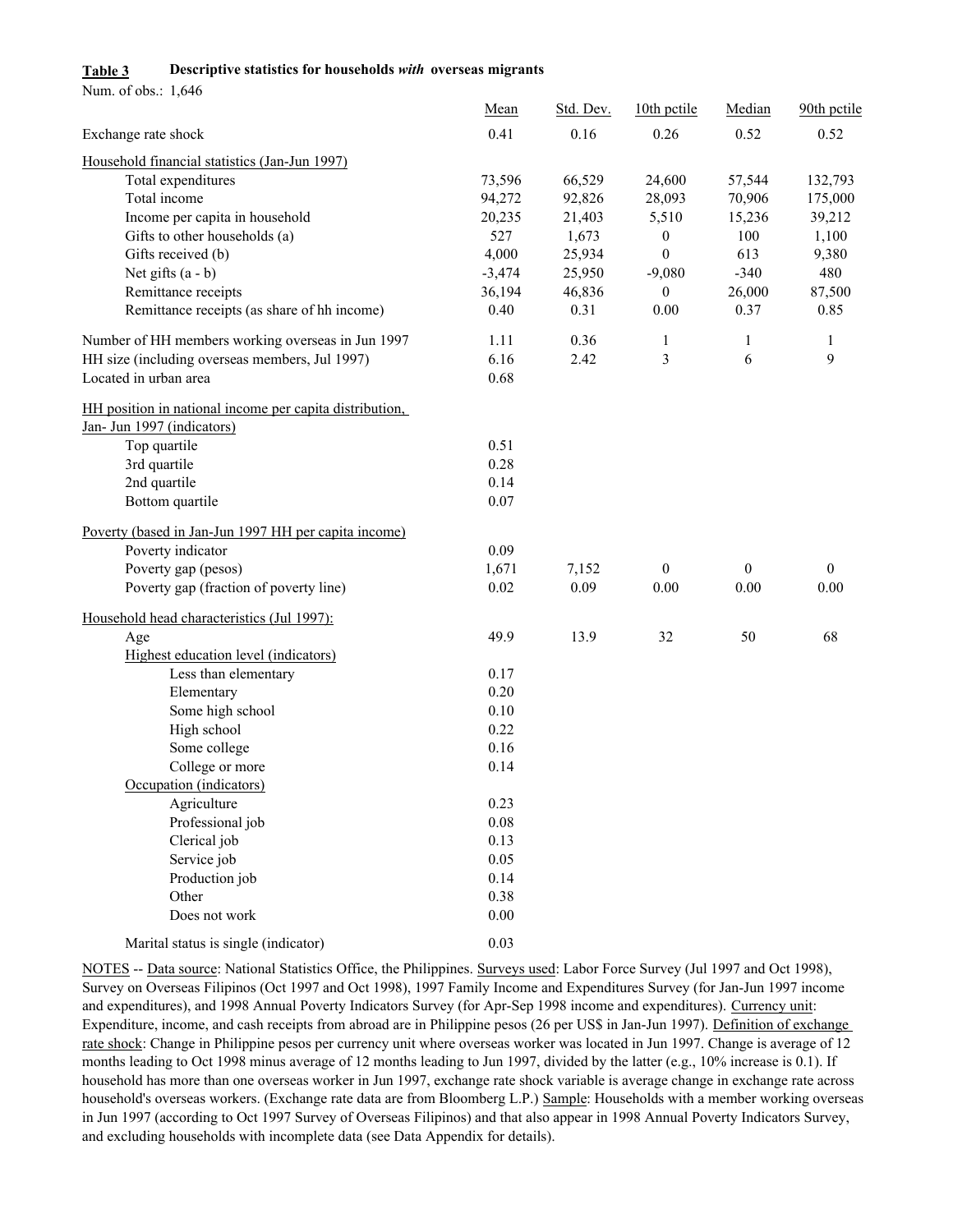## **Table 4 Descriptive statistics for households** *without* **overseas migrants**

Num. of obs.: 26,121

|                                                         | Mean     | Std. Dev. | 10th pctile      | Median           | 90th pctile      |
|---------------------------------------------------------|----------|-----------|------------------|------------------|------------------|
| Region-level exchange rate shock                        | 0.41     | 0.03      | 0.35             | 0.41             | 0.43             |
| Household financial statistics (Jan-Jun 1997)           |          |           |                  |                  |                  |
| Total expenditures                                      | 47,436   | 54,156    | 13,657           | 32,495           | 93,493           |
| Total income                                            | 56,053   | 77,659    | 13,516           | 35,909           | 113,452          |
| Income per capita in household                          | 11,857   | 15,115    | 2,864            | 7,625            | 24,100           |
| Gifts to other households (a)                           | 406      | 3,471     | $\boldsymbol{0}$ | 25               | 680              |
| Gifts received (b)                                      | 1,609    | 7,192     | $\boldsymbol{0}$ | 276              | 3,718            |
| Net gifts $(a - b)$                                     | $-1,202$ | 7,793     | $-3,364$         | $-150$           | 290              |
| Remittance receipts                                     | 1,889    | 13,183    | $\boldsymbol{0}$ | $\boldsymbol{0}$ | $\overline{0}$   |
| Remittance receipts (as share of hh income)             | 0.02     | 0.10      | 0.00             | 0.00             | 0.00             |
| Number of HH members working overseas in Jun 1997       | 0.00     | 0.00      | $\boldsymbol{0}$ | $\boldsymbol{0}$ | $\boldsymbol{0}$ |
| HH size (including overseas members, Jul 1997)          | 5.23     | 2.26      | 3                | 5                | 8                |
| Located in urban area                                   | 0.58     |           |                  |                  |                  |
| HH position in national income per capita distribution. |          |           |                  |                  |                  |
| Jan- Jun 1997 (indicators)                              |          |           |                  |                  |                  |
| Top quartile                                            | 0.23     |           |                  |                  |                  |
| 3rd quartile                                            | 0.25     |           |                  |                  |                  |
| 2nd quartile                                            | 0.26     |           |                  |                  |                  |
| Bottom quartile                                         | 0.26     |           |                  |                  |                  |
| Poverty (based in Jan-Jun 1997 HH per capita income)    |          |           |                  |                  |                  |
| Poverty indicator                                       | 0.31     |           |                  |                  |                  |
| Poverty gap (pesos)                                     | 6,188    | 13,054    | $\boldsymbol{0}$ | $\boldsymbol{0}$ | 24,082           |
| Poverty gap (fraction of poverty line)                  | 0.10     | 0.18      | $0.00\,$         | 0.00             | 0.41             |
| Household head characteristics (Jul 1997):              |          |           |                  |                  |                  |
| Age                                                     | 46.7     | 14.1      | 30               | 45               | 67               |
| Highest education level (indicators)                    |          |           |                  |                  |                  |
| Less than elementary                                    | 0.28     |           |                  |                  |                  |
| Elementary                                              | 0.22     |           |                  |                  |                  |
| Some high school                                        | 0.11     |           |                  |                  |                  |
| High school                                             | 0.18     |           |                  |                  |                  |
| Some college                                            | 0.11     |           |                  |                  |                  |
| College or more                                         | 0.09     |           |                  |                  |                  |
| Occupation (indicators)                                 |          |           |                  |                  |                  |
| Agriculture                                             | 0.38     |           |                  |                  |                  |
| Professional job                                        | 0.06     |           |                  |                  |                  |
| Clerical job                                            | 0.11     |           |                  |                  |                  |
| Service job                                             | $0.07\,$ |           |                  |                  |                  |
| Production job                                          | 0.26     |           |                  |                  |                  |
| Other                                                   | 0.12     |           |                  |                  |                  |
| Does not work                                           | $0.00\,$ |           |                  |                  |                  |
| Marital status is single (indicator)                    | 0.03     |           |                  |                  |                  |

NOTES -- Data source: National Statistics Office, the Philippines. Surveys used: Labor Force Survey (Jul 1997 and Oct 1998), Survey on Overseas Filipinos (Oct 1997 and Oct 1998), 1997 Family Income and Expenditures Survey (for Jan-Jun 1997 income and expenditures), and 1998 Annual Poverty Indicators Survey (for Apr-Sep 1998 income and expenditures). Currency unit: Expenditure, income, and cash receipts from abroad are in Philippine pesos (26 per US\$ in Jan-Jun 1997). <u>Definition of region-level exchange rate</u> shock: mean (within one of 16 regions) of migrant households' exchange rate shocks (see previous table). Sample: Households without a member working overseas in Jun 1997 (according to Oct 1997 Survey of Overseas Filipinos) and that also appear in 1998 Annual Poverty Indicators Survey, and excluding households with incomplete data (see Data Appendix for details).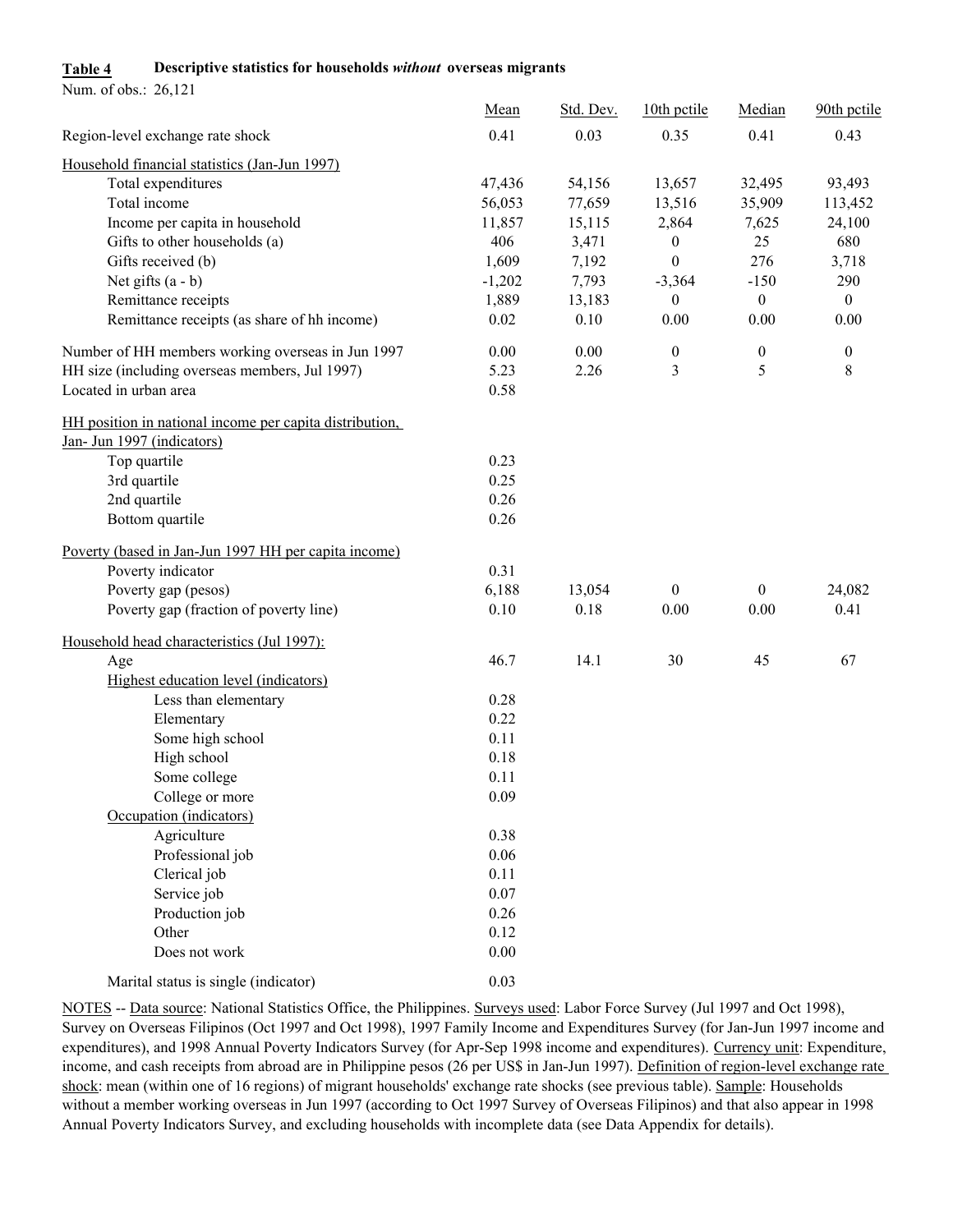#### **Table 5 Impact of migrant exchange rate shocks, 1997-1998**

#### **(Sample: households with an overseas member in June 1997)**

OLS regressions of change in outcome variable on exchange rate shock. Columns 1-3 report coefficients (standard errors) on exchange rate shock.

|                                                                                  |              | Mean<br>$(stat. dev.)$ of |                          |                        |                        |
|----------------------------------------------------------------------------------|--------------|---------------------------|--------------------------|------------------------|------------------------|
|                                                                                  | Initial mean | change in                 |                          |                        |                        |
|                                                                                  | of outcome   | outcome                   | $\overline{(1)}$         | Regressions<br>(2)     | $\overline{(3)}$       |
|                                                                                  |              |                           |                          |                        |                        |
| <b>Panel A: Poverty measures</b>                                                 |              |                           |                          |                        |                        |
| Poverty indicator                                                                | 0.09         | 0.041<br>(0.008)          | $-0.061$<br>$(0.031)^*$  | $-0.054$<br>(0.035)    | $-0.06$<br>$(0.034)*$  |
| Poverty gap (pesos)                                                              | 1,671        | 1,594<br>(270)            | $-1,992$<br>(1, 284)     | $-1,611$<br>(1,490)    | $-1,853$<br>(1, 492)   |
| Poverty gap (fraction of poverty line)                                           | 0.023        | 0.018<br>(0.004)          | $-0.02$<br>(0.017)       | $-0.017$<br>(0.018)    | $-0.02$<br>(0.018)     |
| Panel B: Remittances, household income                                           |              |                           |                          |                        |                        |
| Remittance receipts                                                              | 0.395        | 0.099<br>(0.021)          | 0.152<br>(0.112)         | 0.220<br>$(0.079)$ *** | 0.218<br>$(0.081)$ *** |
| Household income                                                                 | 1.000        | 0.131<br>(0.027)          | 0.232<br>(0.144)         | 0.238<br>$(0.114)$ **  | 0.236<br>$(0.113)$ **  |
| <b>Panel C: Gifts</b>                                                            |              |                           |                          |                        |                        |
| Gifts to other households (a)                                                    | 0.007        | 0.001<br>(0.001)          | 0.012<br>$(0.004)$ **    | 0.01<br>$(0.004)$ **   | 0.01<br>$(0.004)$ **   |
| Gifts received (b)                                                               | 0.046        | $-0.029$<br>(0.002)       | $-0.023$<br>$(0.010)$ ** | $-0.013$<br>(0.014)    | $-0.012$<br>(0.014)    |
| Net gifts $(a - b)$                                                              | $-0.039$     | 0.03<br>(0.003)           | 0.034<br>$(0.012)$ ***   | 0.023<br>(0.016)       | 0.022<br>(0.016)       |
| Specification:<br>Region*Urban controls<br>Controls for pre-crisis household and |              |                           | $\overline{a}$           | Y                      | Y                      |
| migrant characteristics<br>Rainfall shock controls                               |              |                           |                          | Y                      | Y<br>Y                 |
| Num. of obs. in all regressions:                                                 | 1,646        |                           |                          |                        |                        |

\* significant at 10%; \*\* significant at 5%; \*\*\* significant at 1%

NOTES -- Each cell in regression columns 1-3 presents coefficient estimate on exchange rate shock in a separate OLS regression. Standard errors in parentheses, clustered by location country of household's eldest overseas worker. All dependent variables are first-differenced variables. For remittance and income variables, change is between Jan-Jun 1997 and Apr-Sep 1998 reporting periods, expressed as fraction of initial (Jan-Jun 1997) household income. Poverty variables based on income per capita in household (excluding overseas members), using poverty lines specific to urban and rural areas by province. Gifts changes are between Jan-Jun 1997 and Apr-Sep 1998 reporting periods, expressed as fractions of initial (Jan-Jun 1997) expenditures. (Expenditures are only for current consumption, and do not include purchases of durable goods.) See Table 3 for notes on sample definition and definition of exchange rate shock.

Region\*Urban controls are 16 indicators for regions within the Philippines and their interactions with an indicator for urban location. Householdlevel controls are as follows. Income variables as reported in Jan-Jun 1997: log of per capita household income; indicators for being in 2nd, 3rd, and top quartile of sample distribution of household per capita income. Demographic and occupational variables as reported in July 1997: number of household members (including overseas members); five indicators for head's highest level of education completed (elementary, some high school, high school, some college, and college or more; less than elementary omitted); head's age; indicator for "head's marital status is single"; six indicators for head's occupation (professional, clerical, service, production, other, not working; agricultural omitted).

Migrant controls are means of the following variables across HH's overseas workers away in June 1997: indicators for months away (12-23, 24-35, 36-47, 48 or more; 0-11 omitted); indicators for highest education level completed (high school, some college, college or more; less than high school omitted); occupation indicators (domestic servant, ship's officer or crew, professional, clerical, other service, other occupation; production omitted); relationship to HH head indicators (female head or spouse of head, daughter, son, other relation; male head omitted); indicator for single marital status; years of age. Rainfall shocks are changes in wet and dry season rainfall between first and second period.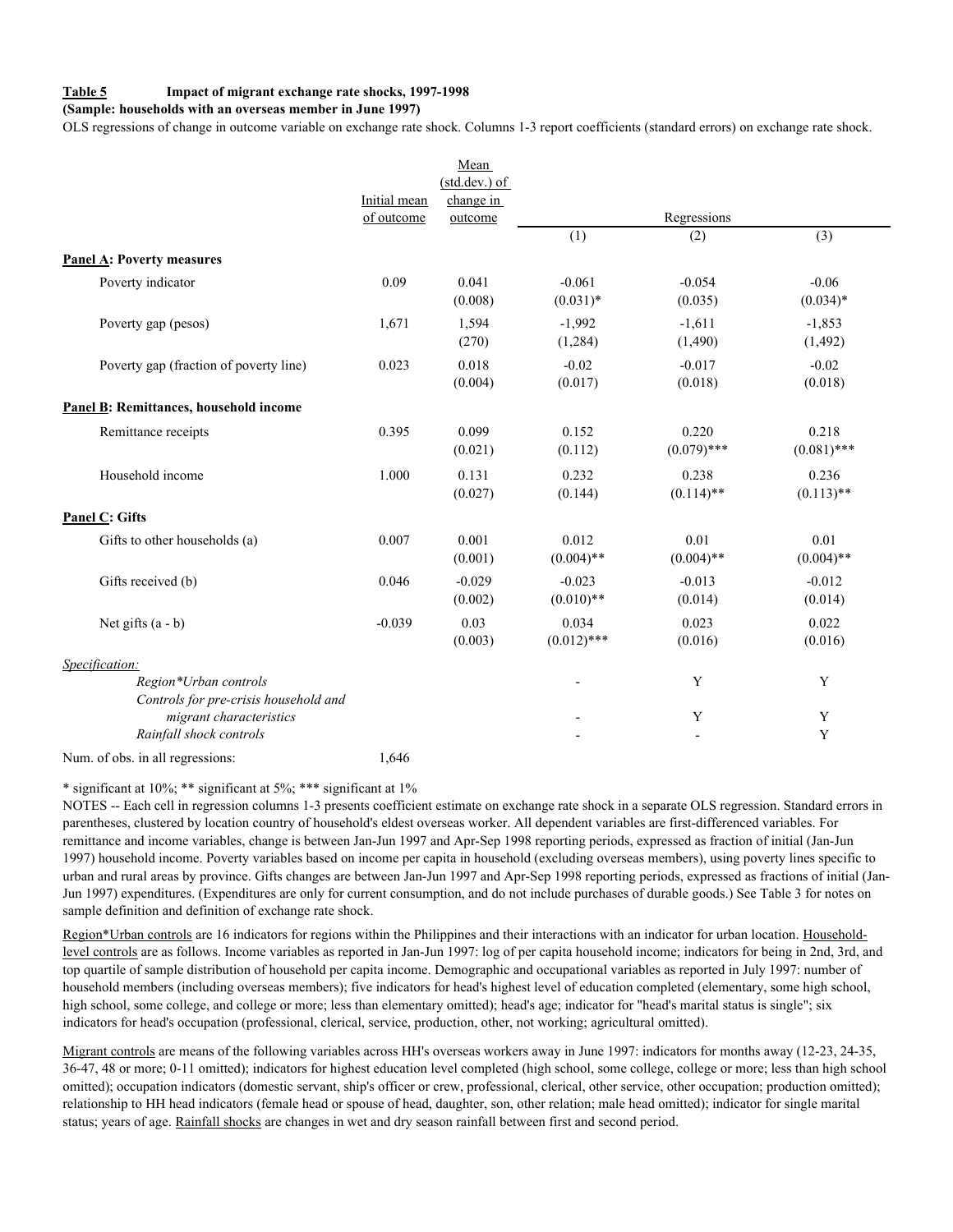### **Table 6 Impact of region-level migrant exchange rate shocks on non-migrant households, 1997-1998 (Sample: households without an overseas member in June 1997)**

OLS regressions of change in outcome variable on *region-level* migrant exchange rate shock. Columns 1-3 report coefficients (standard errors) on region-level migrant exchange rate shock.

|                                                                    |              | Mean                |                          |                         |                          |
|--------------------------------------------------------------------|--------------|---------------------|--------------------------|-------------------------|--------------------------|
|                                                                    |              | (std.dev.) of       |                          |                         |                          |
|                                                                    | Initial mean | change in           |                          |                         |                          |
|                                                                    | of outcome   | outcome             |                          | Regressions             |                          |
|                                                                    |              |                     | (1)                      | (2)                     | (3)                      |
| <b>Panel A: Poverty measures</b>                                   |              |                     |                          |                         |                          |
| Poverty indicator                                                  | 0.307        | 0.102<br>(0.009)    | $-0.412$<br>(0.358)      | $-0.481$<br>$(0.241)^*$ | $-0.475$<br>$(0.248)*$   |
| Poverty gap (pesos)                                                | 6,188        | 4,325<br>(444)      | $-4,587$<br>(15,674)     | $-4,913$<br>(12, 128)   | $-3,483$<br>(10, 923)    |
| Poverty gap (fraction of poverty line)                             | 0.098        | 0.052<br>(0.006)    | $-0.272$<br>(0.192)      | $-0.244$<br>$(0.130)*$  | $-0.233$<br>$(0.120)*$   |
| Panel B: Remittances, household income                             |              |                     |                          |                         |                          |
| Remittance receipts                                                | 0.023        | $-0.006$<br>(0.002) | $-0.026$<br>(0.038)      | 0.029<br>(0.055)        | 0.024<br>(0.054)         |
| Household income                                                   | 1.000        | 0.027<br>(0.016)    | 0.036<br>(0.876)         | 0.817<br>(0.875)        | 0.992<br>(0.767)         |
| <b>Panel C: Gifts</b>                                              |              |                     |                          |                         |                          |
| Gifts to other households (a)                                      | 0.007        | $-0.001$<br>0.000   | $-0.008$<br>(0.014)      | $-0.005$<br>(0.013)     | $-0.005$<br>(0.013)      |
| Gifts received (b)                                                 | 0.037        | $-0.021$<br>(0.001) | 0.044<br>(0.038)         | 0.07<br>(0.051)         | 0.086<br>$(0.042)$ **    |
| Net gifts $(a - b)$                                                | $-0.030$     | 0.02<br>(0.002)     | $-0.052$<br>(0.044)      | $-0.074$<br>(0.054)     | $-0.091$<br>$(0.045)$ ** |
| Specification:                                                     |              |                     |                          |                         |                          |
| Controls for pre-crisis characteristics<br>Rainfall shock controls |              |                     | $\overline{\phantom{a}}$ | Y                       | Y<br>Y                   |
| Num. of obs. in all regressions:                                   | 26.121       |                     |                          |                         |                          |

\* significant at 10%; \*\* significant at 5%; \*\*\* significant at 1%

NOTES -- Each cell in regression columns 1-3 presents coefficient estimate on exchange rate shock in a separate OLS regression. Standard errors in parentheses, clustered by location country of household's eldest overseas worker. All dependent variables are first-differenced variables. Controls for pre-crisis characteristics are: household characteristics as in previous table, indicator for urban location, and fraction of households in province with a migrant member. See previous table for other notes.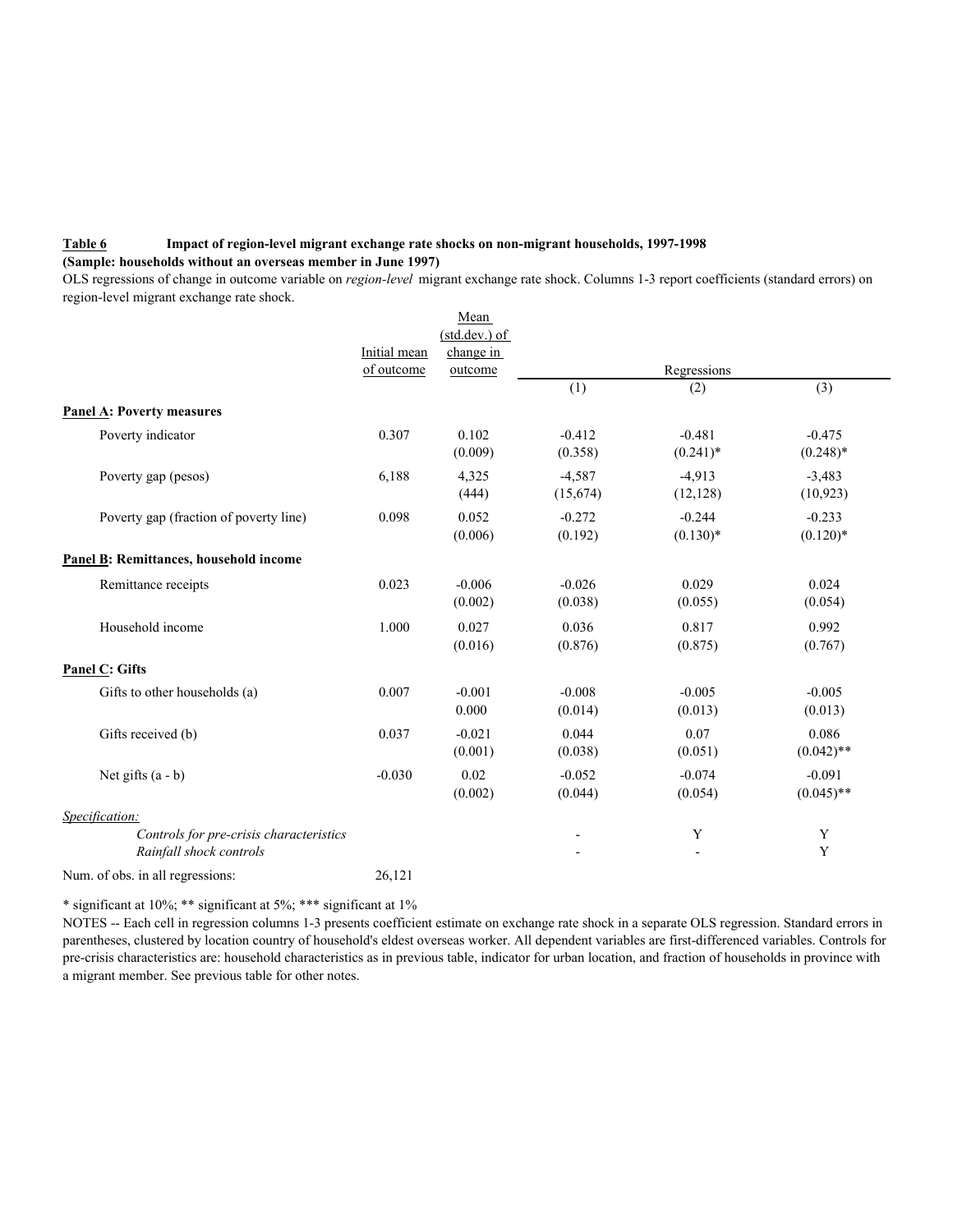## **Table 7 Impact of region-level migrant exchange rate shocks, 1997-1998 (Units of analysis: 16 Philippine regions)**

OLS regressions of change in outcome variable on region-level exchange rate shock. Columns 1-2 report coefficients (standard errors) on region-level exchange rate shock.

|                                              |              | Mean                           |                        |                        |  |
|----------------------------------------------|--------------|--------------------------------|------------------------|------------------------|--|
|                                              | Initial mean | $(stat. dev.)$ of<br>change in |                        |                        |  |
|                                              | of outcome   | outcome                        | Regressions            |                        |  |
|                                              |              |                                | (1)                    | (2)                    |  |
| <b>Panel A: Regional poverty measures</b>    |              |                                |                        |                        |  |
| Poverty rate                                 | 0.349        | 0.106<br>(0.010)               | $-0.546$<br>$(0.287)*$ | $-0.582$<br>$(0.314)*$ |  |
| Mean poverty gap (pesos)                     | 7,028        | 4,457<br>(431)                 | $-4,508$<br>(14, 428)  | $-5,525$<br>(16, 126)  |  |
| Mean poverty gap (fraction of poverty line)  | 0.115        | 0.056<br>(0.006)               | $-0.256$<br>(0.195)    | $-0.267$<br>(0.220)    |  |
| <b>Panel B: Regional inequality measures</b> |              |                                |                        |                        |  |
| Gini coefficient                             | 0.455        | 0.021<br>(0.003)               | 0.055<br>(0.111)       | 0.031<br>(0.104)       |  |
| 90-10 percentile ratio                       | 7.274        | 0.73<br>(0.167)                | $-2.499$<br>(5.584)    | $-3.363$<br>(6.153)    |  |
| 75-25 percentile ratio                       | 2.806        | 0.102<br>(0.051)               | $-2.584$<br>(1.578)    | $-2.295$<br>(1.736)    |  |
| Specification:<br>Rainfall shock controls    |              |                                |                        | Y                      |  |
| Num. of obs. in all regressions:             | 16           |                                |                        |                        |  |

\* significant at 10%; \*\* significant at 5%; \*\*\* significant at 1%

NOTES -- Each cell in regression columns 1-2 presents coefficient estimate on region-level exchange rate shock in a separate OLS regression. Units of analysis are 16 Philippine regions. Standard errors in parentheses. All dependent variables are in first-differences. Independent variable (region-level exchange rate shock) is mean exchange rate shock across migrants within region (mean 0.40, std. dev. 0.03). Construction of poverty and inequality variables uses sample weights.